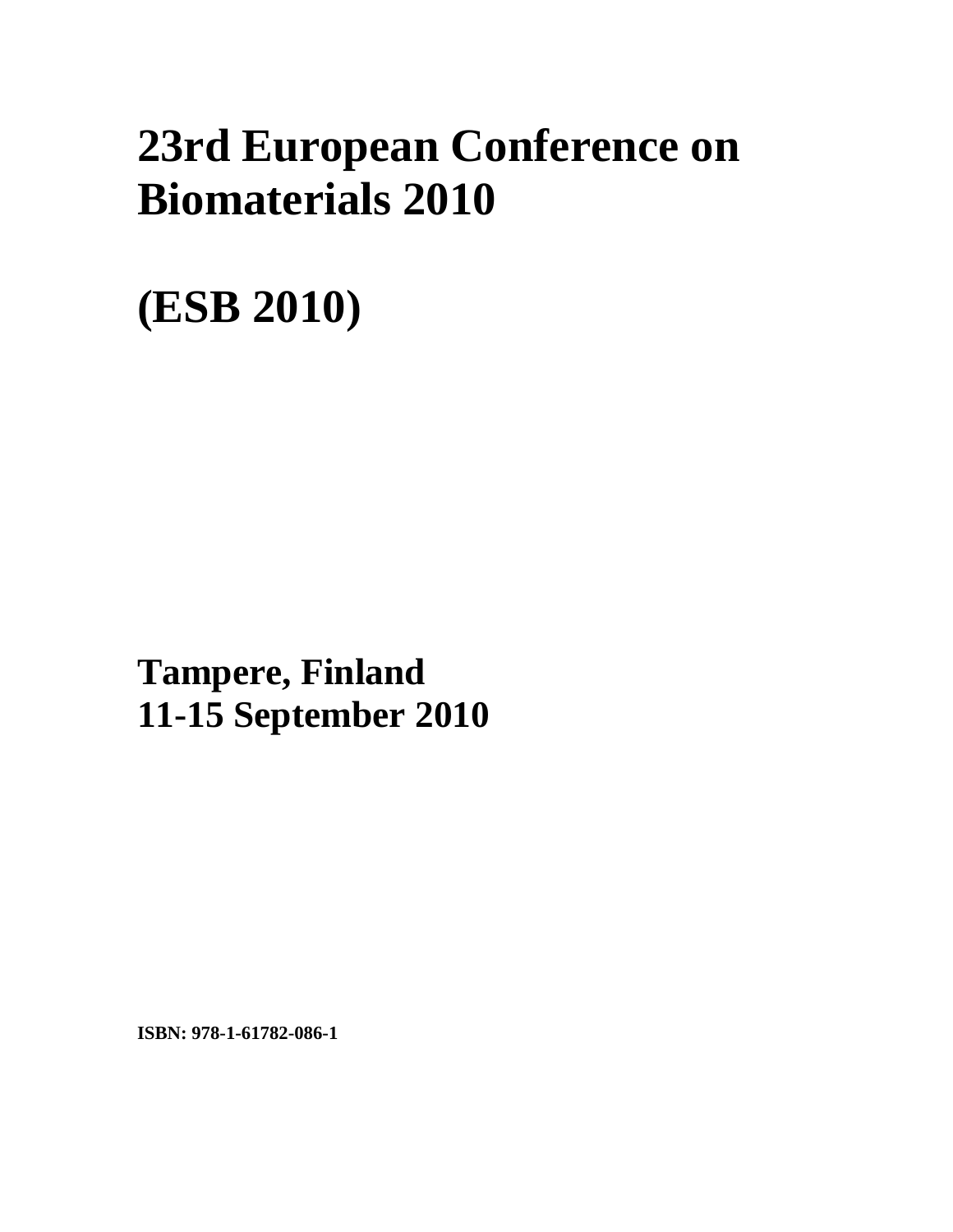**Printed from e-media with permission by:** 

Curran Associates, Inc. 57 Morehouse Lane Red Hook, NY 12571



**Some format issues inherent in the e-media version may also appear in this print version.** 

Copyright© (2010) by the European Society for Biomaterials All rights reserved.

Printed by Curran Associates, Inc. (2011)

For permission requests, please contact the European Society for Biomaterials at the address below.

European Society for Biomaterials

Phone: 358- 3115- 4587

Lila.nikol@tut.fi

## **Additional copies of this publication are available from:**

Curran Associates, Inc. 57 Morehouse Lane Red Hook, NY 12571 USA Phone: 845-758-0400 Fax: 845-758-2634 Email: curran@proceedings.com Web: www.proceedings.com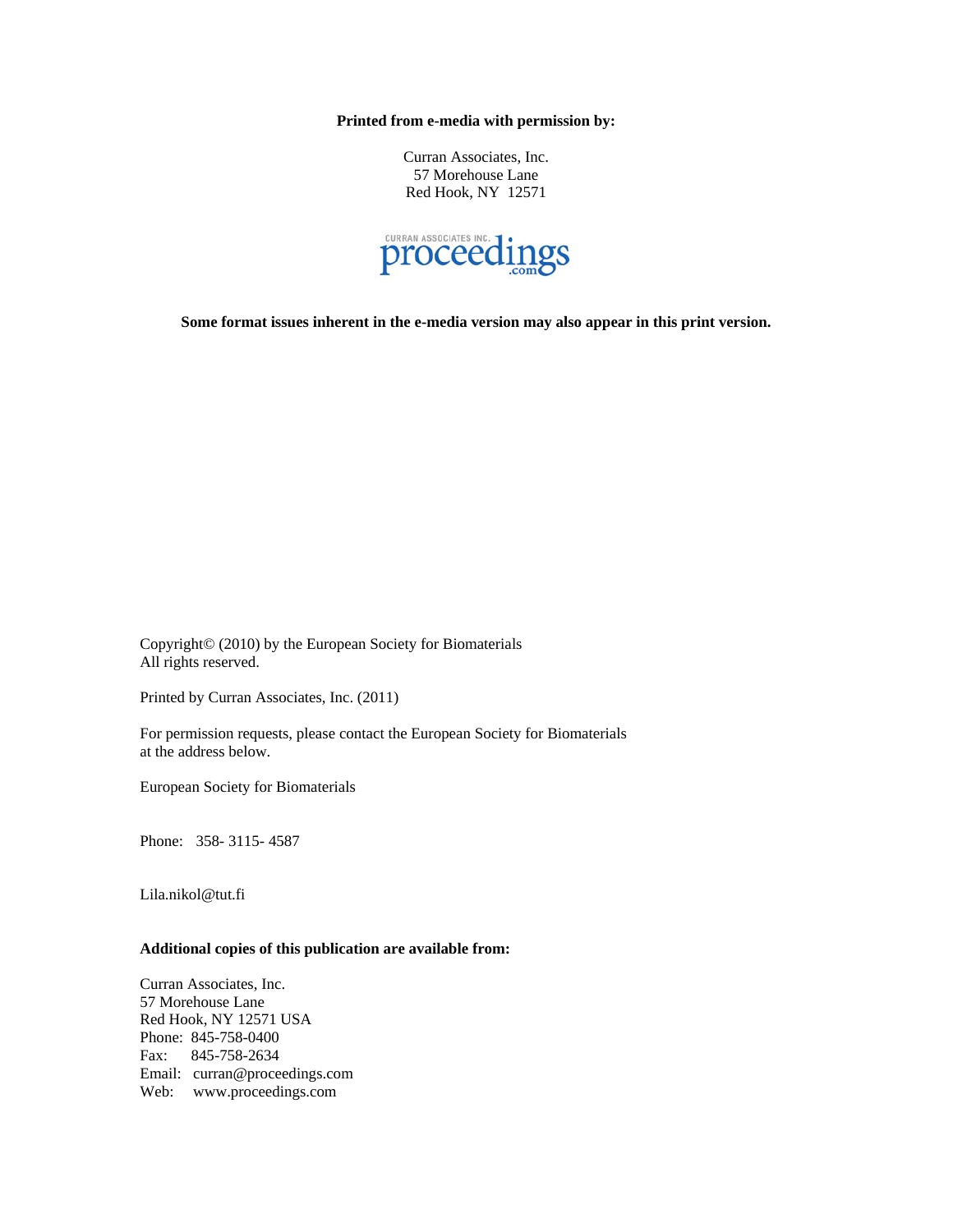## **TABLE OF CONTENTS**

| A. Abarrategi, D. Castejon, M. Fernandez-Valle, A. Civantos, C. Moreno-Vicente, V. Ramos, J. Sanz-Casado, F.                                                                              |  |
|-------------------------------------------------------------------------------------------------------------------------------------------------------------------------------------------|--|
| Martínez-Vazquez, P. Miranda, J. Lopez-Lacomba                                                                                                                                            |  |
| Biological Performance of Reactive Calcium Phosphate Filler - Containing Fast Photo-curing, Surface                                                                                       |  |
| E. Abou Neel, P. Revell, V. Salih, A. Young                                                                                                                                               |  |
| E. Abou Neel, W. Chrzanowski, G. Georgiou, M. Dalby, J. Knowles                                                                                                                           |  |
| Aligned Collagen Matrices Direct Neuronal Growth and Protect Against Inhibitory Myelin                                                                                                    |  |
|                                                                                                                                                                                           |  |
| M. Abu-Rub, A. Knight, D. Zeugolis, S. McMahon, A. Windebank, A. Pandit                                                                                                                   |  |
|                                                                                                                                                                                           |  |
| N. Acosta, R. Carrodeguas, S. Padilla, R. Alloza, A. Garcia de Castro                                                                                                                     |  |
| Thermoluminescence As an Experimental Tool Towards the Characterization of Bioactive Materials:                                                                                           |  |
| D. Afouxenidis, G. Polymeris, O. Goudouri, E. Kontonasaki, X. Chatzistavrou, N. Tsirliganis, K. Paraskevopoulos,<br>G. Kitis                                                              |  |
| N. Aggarwal, T. Groth                                                                                                                                                                     |  |
| A Calcium Phosphate Bioactive Glass Composite Promotes Angiogenesis Through Biochemical and                                                                                               |  |
| A. Aguirre, A. Gonzalez, L. Marquez, M. Navarro, O. Castano, J. Planell, E. Engel                                                                                                         |  |
| N. Ahola, M. Veiranto, M. Kellomaki                                                                                                                                                       |  |
| Direct Detection of Model Target MicroRNA Using a DMAEMA-EGDMA Dendritic Polymer DNA                                                                                                      |  |
| A. Aied, B. Glynn, O. Carroll, W. Wang                                                                                                                                                    |  |
|                                                                                                                                                                                           |  |
| M. Alkhraisat, J. Aparicio, A. Ewald, C. Rueda, L. Blanco, U. Gbureck, E. Cabarcos                                                                                                        |  |
| Silicon Release and Osteoblast Response to a Novel Calcium Phosphate-calcium Silicate Composite  13<br>M. Alkhraisat, J. Aparicio, A. Ewald, C. Rueda, L. Blanco, U. Gbureck, E. Cabarcos |  |
| In Vivo Testing of a Biodegradable Woven Fabric Made of 1-98 Bioactive Glass Fibers and PLGA <sub>80</sub> in                                                                             |  |
|                                                                                                                                                                                           |  |
| J. Alm, J. Frantzen, N. Moritz, P. Lankinen, M. Tukiainen, M. Kellomaki, H. Aro                                                                                                           |  |
| M. Alvarez-Perez, V. Guarino, V. Cirillo, L. Ambrosio                                                                                                                                     |  |
| Surface Grafting of a Thermoplastic Polyurethane with Methacrylic Acid by Previous Plasma Surface                                                                                         |  |
| P. Alves, S. Pinto, J-P. Kaiser, A. Bruinink, H. de Sousa, M. Gil                                                                                                                         |  |
|                                                                                                                                                                                           |  |
| A. Aminian, Z. Tahmasebi-Birgani, A. Farzadi, M. Solati-Hashjin                                                                                                                           |  |
| Development of a Novel Light-Emitting Photosensitive Technique for the Isolation and Purification of                                                                                      |  |
| K. Andrews, J. Hunt                                                                                                                                                                       |  |
|                                                                                                                                                                                           |  |
| N. Annabi, S. Mithieux, A. Fathi, C. Ji, A. Weiss, S. Dehghani                                                                                                                            |  |
| T. Annala                                                                                                                                                                                 |  |
| Development of Chitosan/y-Polyglutamic Acid Polyelectrolyte Complexes for Tissue Regeneration  21<br>J. Antunes, A. Pereira, F. Ferreira da Silva, R. Goncalves, M. Barbosa               |  |
|                                                                                                                                                                                           |  |
| K. Aoki, K. Hara, Y. Usui, M. Shimizu, N. Ogiwara, N. Ishigaki, K. Nakamura, H. Kato                                                                                                      |  |
| J. Aparicio, M. Alkhraisat, C. Rueda, L. Blanco, U. Gbureck, E. Cabarcos                                                                                                                  |  |
| Fixation of Ankle Syndesmosis by Antibiotic Releasing Bioabsorbable Screw: A Randomized RSA                                                                                               |  |
|                                                                                                                                                                                           |  |

*H. Aro, T. Makinen, T. Immonen, S. Timlin, N. Moritz, M. Veiranto, P. Tormala*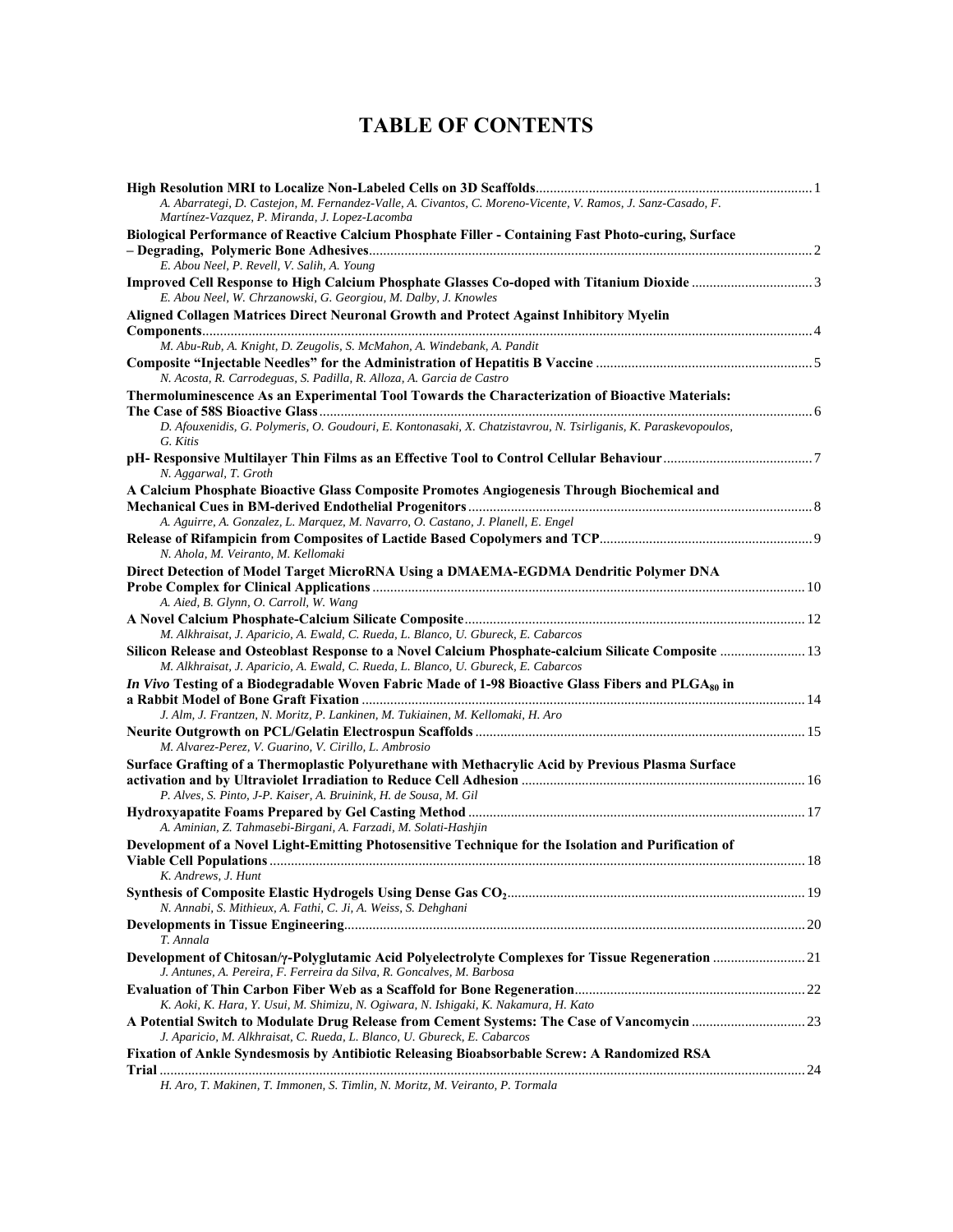| E. Arturoni, D. Pasqui, A. Atrei, G. Giani, R. Barbucci                                                                                                                                                           |  |
|-------------------------------------------------------------------------------------------------------------------------------------------------------------------------------------------------------------------|--|
|                                                                                                                                                                                                                   |  |
| H. Aydin, B. Hu, A. El Haj, Y. Yang                                                                                                                                                                               |  |
| D. Aydogan, M. Hannula, T. Niemela, M. Kellomaki, J. Hyttinen                                                                                                                                                     |  |
| Mechanical Characterization of a Porous pH-stabilized Composite Material Consisting of Poly(D,L-                                                                                                                  |  |
| S. Backhaus, T. Annen, M. Epple                                                                                                                                                                                   |  |
| Biotinylated Nanocomposite Microspheres: A Novel Cell Delivery Vehicle for Bone Tissue                                                                                                                            |  |
| S. Bagheri-Khoulenjani, H. Mirzadeh, M. Khosroshahi, M. Shokrgozar                                                                                                                                                |  |
| G. Bahcecioglu, A. Ndreu, N. Hasirci, V. Hasirci                                                                                                                                                                  |  |
|                                                                                                                                                                                                                   |  |
| N. Barbani, E. Rosellini, C. Cristallini, G. Ciardelli, M. Gagliardi, P. Giusti<br>A. Barbas, A. Bonnet, P. Lipinski, S. Philippon                                                                                |  |
| J. Barros, F. Filippin-Monteiro, A. Campa, R. Pitombo, B. Polakiewicz                                                                                                                                             |  |
| Monitoring the Foreign Body Reaction using GFP-Macrophages and a Multispectral Acquisition and                                                                                                                    |  |
| I. Bartsch, F. Witte                                                                                                                                                                                              |  |
| M. Basiaga, Z. Paszenda                                                                                                                                                                                           |  |
| D. Bellucci, V. Cannillo, A. Sola                                                                                                                                                                                 |  |
| Grafting of Bioactive Polymer on Alloy Titanium Implant for the Prevention of Bacterial Infections 38<br>I. Aissa, G. Helary, V. Migonney                                                                         |  |
|                                                                                                                                                                                                                   |  |
| C. Bergemann, F. Kunz, E-D. Klinkenberg, P. Elter, U. Beck, R. Bader, B. Nebe                                                                                                                                     |  |
| C. Bergmann, T. Welting, J. Arts, L. Van Rhijn, N. Guldemond, B. Van De Vorst, R. Telle, M. Lindner, K. Koczur,<br>H. Fischer                                                                                     |  |
| 3D Investigation of Bone Formation Around Biofunctionalised Titanium Implants in an Osteoporotic                                                                                                                  |  |
| R. Bernhardt, S. Rehberg, O. Zierau, S. Rammelt, F. Beckmann, G. Volmer, D. Scharnweber                                                                                                                           |  |
| Treatment of MC3T3 Pre-Osteoblasts With Anatase Titanium Dioxide Nanoparticles Induces The                                                                                                                        |  |
|                                                                                                                                                                                                                   |  |
| M. Bernier, K. El Kirat, M. Vayssade                                                                                                                                                                              |  |
| S. Best                                                                                                                                                                                                           |  |
| Physical and Electrochemical Characterization of Regular Microstructured Titanium Surfaces and                                                                                                                    |  |
|                                                                                                                                                                                                                   |  |
| K. Biala, R. Lange, S. Stahlke, J. Nebe, U. Beck                                                                                                                                                                  |  |
| Assessment of Bone Ingrowth Potential of E-beam Produced Surface Topographies with a Biomimetic                                                                                                                   |  |
|                                                                                                                                                                                                                   |  |
| J. Biemond, G. Hannink, N. Verdonschot, P. Buma                                                                                                                                                                   |  |
| Comparison of BMP-2 and -4: Immobilisation and Release from Different Mineralized and Non-<br>S. Bierbaum, S. Roessler, H. Worch, D. Scharnweber                                                                  |  |
|                                                                                                                                                                                                                   |  |
| L. Bimbo, M. Sarparanta, J. Salonen, J. Riikonen, E. Makila, A. Airaksinen, V-P. Lehto, Jouni Hirvonen, H. Santos<br>Focal Adhesion and Stretching Mechanical Stress: Translocation of Cytoskeletal and Signaling |  |
|                                                                                                                                                                                                                   |  |
| F. Boccafoschi, C. Mosca, M. Bosetti, B. Burlando, M. Cannas                                                                                                                                                      |  |
| Innovations in Medical Image Processing for the Design of Custom Implants and Surgical Guides50<br>E. Boelen, D. Willems                                                                                          |  |
| M. Bohner, C. Stahli, M. Bashoor-Zadeh, N. Doebelin, G. Baroud                                                                                                                                                    |  |
| E. Bono, C. Mauth, A. Molenberg, H. Farine, M. Dard, U. Graf-Hausner                                                                                                                                              |  |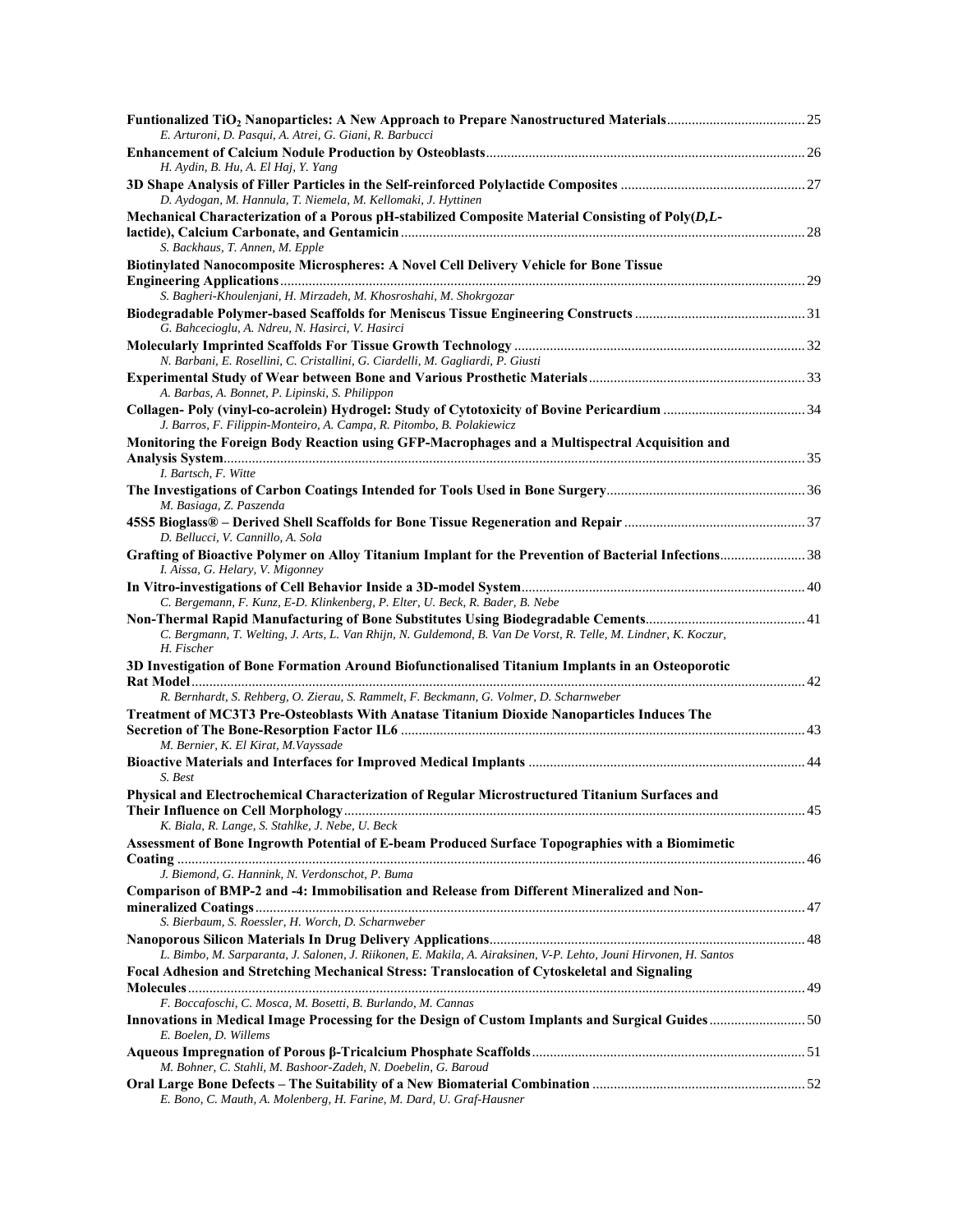| C. Bortun, A. Cernescu, B. Ghiban, N. Faur, N. Ghiban                                                                                                                                |  |
|--------------------------------------------------------------------------------------------------------------------------------------------------------------------------------------|--|
|                                                                                                                                                                                      |  |
| D. Botequim, J. Borges, C. Henriques, J. Silva                                                                                                                                       |  |
| F. Braga, C. Meira, G. Prado, A. Thomazini, A. Da Silva                                                                                                                              |  |
| Use of MIG3 <sup>®</sup> Bioceramic Mattress Liner to Patients with Post-Poliomyelitis Syndrome (PPS) and                                                                            |  |
|                                                                                                                                                                                      |  |
| F. Braga, T. Silva, A. Oliveira                                                                                                                                                      |  |
|                                                                                                                                                                                      |  |
| J. Bramhill, B. Tighe, D. Campbel, F. Lydon, J. Urban, S. Roberts, S. Sivan<br>The Effect of Microstructured Surfaces on Endothelial Cell Response to Laminar Shear Stress 58        |  |
| A. Brown, B. Meenan, G. Burke                                                                                                                                                        |  |
| Hollow Collagen Nanospheres as a Resevoir System: pDNA and Polyplex Encapsulation and Release 59<br>S. Browne, G. Fontana, A. Mathew, A. Pandit                                      |  |
| Influence of Differently Nanostructured Diamond Surfaces on Formation of Adhesion Apparatus of                                                                                       |  |
| A. Broz, O. Babchenko, A. Kromka, M. Kalbacova                                                                                                                                       |  |
|                                                                                                                                                                                      |  |
| B. Buranawat, S. Deb, J. Suwanprateeb, R. Palmer, L. Di Silvio                                                                                                                       |  |
|                                                                                                                                                                                      |  |
| L. Buruaga, G. Goikoetxeaundia, M. Juan, M. Hernandez, M. Gurruchaga, I. Goni, J. Suay                                                                                               |  |
|                                                                                                                                                                                      |  |
| B. Butruk, M. Trzaskowski, T. Ciach                                                                                                                                                  |  |
|                                                                                                                                                                                      |  |
| M. Cairns, A. Sykes, G. Dickson, J. Orr, D. Farrar, A. Dumba, F. Buchanan                                                                                                            |  |
| The Release of Heparan Sulfate/FGF-2 Complex by a Polyelectrolyte Scaffold induces Modulation of                                                                                     |  |
| A. Calarco, O. Petillo, M. D'Apolito, S. Margarucci, A. Torpedine, G. Peluso                                                                                                         |  |
|                                                                                                                                                                                      |  |
| G. Cama, F. Barberis, M. Capurro, L. Di Silvio, S. Deb                                                                                                                               |  |
| N. Cameron                                                                                                                                                                           |  |
| Spatial Analysis of the Degree and Distribution of Bone Mineralization in Relation to Anabolic and                                                                                   |  |
|                                                                                                                                                                                      |  |
| G. Campbell, R. Bernhardt, D. Scharnweber, S. Boyd                                                                                                                                   |  |
| Development of bioactive glass coatings by High Velocity Suspension Flame Spraying (HVSFS) 69<br>V. Cannillo, G. Bolelli, R. Gadow, A. Killinger, L. Lusvarghi, A. Sola, N. Stiegler |  |
|                                                                                                                                                                                      |  |
| J. Cardamone                                                                                                                                                                         |  |
|                                                                                                                                                                                      |  |
| F. Pavia, V. La Carrubba, G. Ghersi, V. Brucato                                                                                                                                      |  |
| In Vitro Osteogenesis on a Highly Bioactive Glass Ceramic (Biosilicate®): Effects of Surface                                                                                         |  |
|                                                                                                                                                                                      |  |
| L. De Castro-Raucci, L. Teixeira, R. Fernandes, F. De Oliveira, O. Peitl-Filho, E. Zanotto, A. Nanci, A. Rosa, P.<br>De Oliveira                                                     |  |
|                                                                                                                                                                                      |  |
| V. Catto, B. Bonandrini, A. Alessandrino, G. Freddi, S. Fare, A. Remuzzi, M. Tanzi                                                                                                   |  |
|                                                                                                                                                                                      |  |
| V. Cebrian, M. Arruebo, F. Martín-Saavedra, C. Yague, J.Santamaria, N. Vilaboa                                                                                                       |  |
|                                                                                                                                                                                      |  |
| D. Cei, E. Loro, A. Malena, C. De Maria, L. Vergani, G. Vozzi                                                                                                                        |  |
|                                                                                                                                                                                      |  |
| B. Chagas, F. Freitas, A. Ferreira, L. Mafrai, J. Cortez, M. Reis, R. Oliveira                                                                                                       |  |
|                                                                                                                                                                                      |  |
| L. Chan-Chan, A. Perales-Alcacio, R. Vargas Coronado, J. Cervantes-Uc, J. Cauich-Rodriguez                                                                                           |  |
|                                                                                                                                                                                      |  |
| G. Chen, H. Lu, T. Hoshiba, N. Kawazoe, T. Tateishi                                                                                                                                  |  |
| Human Protein Adsorption and Leukocyte Adhesion to PP & PET Meshes with Gas Plasma                                                                                                   |  |
| R. Chen, N. Bryan, O. Lefranc, Y. Bayon, J. Hunt                                                                                                                                     |  |
|                                                                                                                                                                                      |  |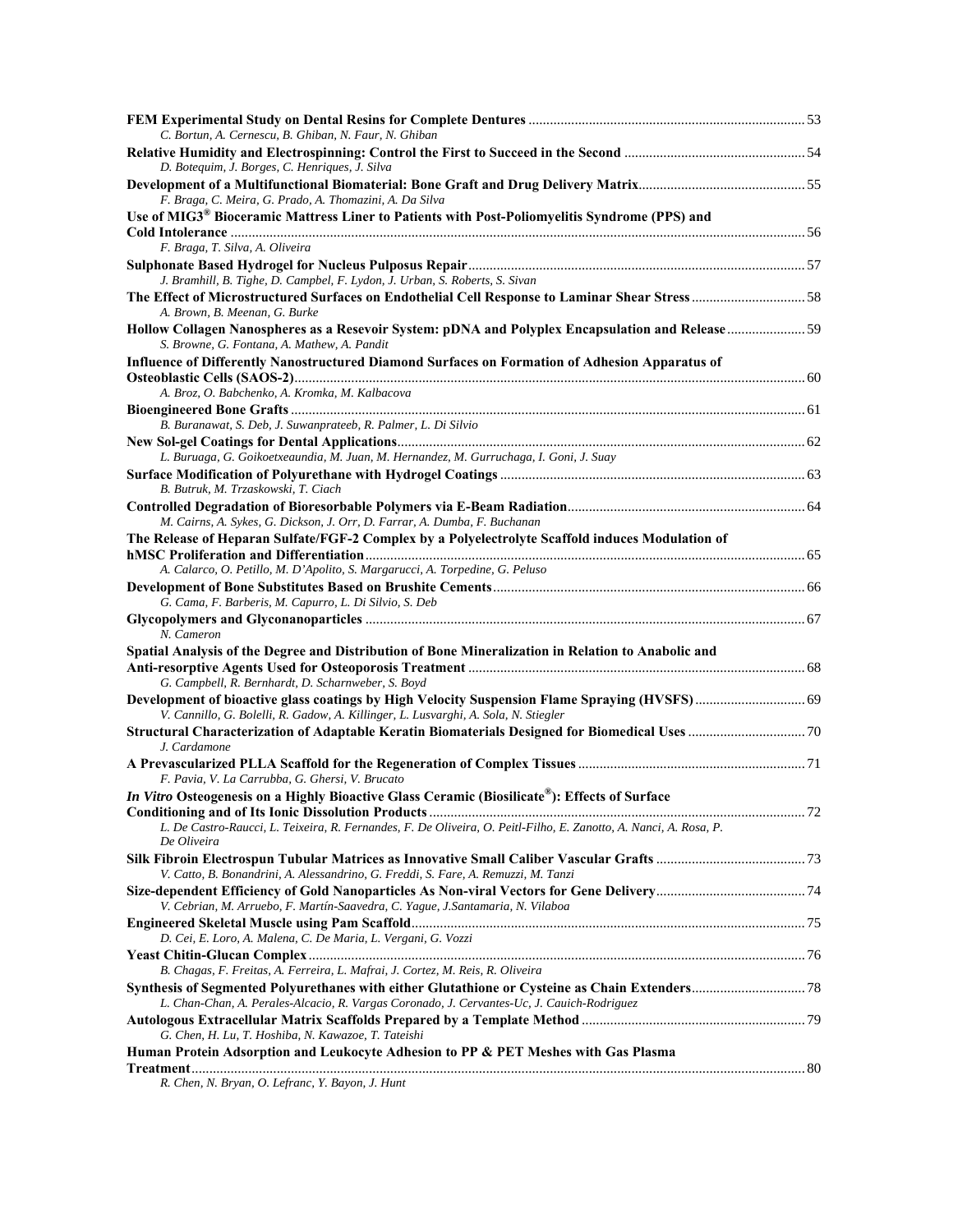| S. Chen, T. Ikoma, N. Hanagata                                                                                                                                                               |  |
|----------------------------------------------------------------------------------------------------------------------------------------------------------------------------------------------|--|
| Z. Chen, Y. Chen, H. Huang                                                                                                                                                                   |  |
| J. Chlopek, A. Morawska-Chochol, E. Menaszek, K. Gryn                                                                                                                                        |  |
| J. Chlopek, K. Migacz, M. Bujniak                                                                                                                                                            |  |
|                                                                                                                                                                                              |  |
| J. Christie, A. Tilocca                                                                                                                                                                      |  |
| W. Chrzanowski, E. Abou Neel, K-Y. Lee, A. Bismarck, M. Dalby, J. Knowles<br>Plasma Cleaning - An Effective Method to Improve Human Cell Response to Nickel Titanium Alloy? 87               |  |
| W. Chrzanowski, V. Salih, J. Szade, E. Abou Neel, A. Hart, M. Dalby, J. Knowles                                                                                                              |  |
| W. Chrzanowski, Z. Mustafa, K. Tanner                                                                                                                                                        |  |
| In Vitro Evaluation of a Novel Porous Scaffold Based on a Natural Sponge Template for Bone Tissue                                                                                            |  |
| S. Clarke, E. Cunningham, S. Choi, M. McKechnie, G. Burke, N. Dunne, G. Walker, F. Buchanan                                                                                                  |  |
|                                                                                                                                                                                              |  |
| N. Coelho, C. Gonzalez-Garcia, M. Sanchez, G. Altankov                                                                                                                                       |  |
| P. Coffey                                                                                                                                                                                    |  |
| Design and Fabrication of Hierarchical Macro-mesoporous $SiO_2-P_2O_5$ Scaffolds for Bone Tissue                                                                                             |  |
| M. Colilla, I. Izquierdo-Barba, A. Garcia, C. Lopez De Laorden, M. Vallet-Regi                                                                                                               |  |
| Injectable Type II Collagen/Hyaluronan Hydrogel as a Adipose Derived Stem Cells Reservoir System                                                                                             |  |
|                                                                                                                                                                                              |  |
| E. Collin, S. Grad, M. Abu-Rub, D. Zeugolis, J. Guicheux, P. Weiss, M. Alini, A. Pandit                                                                                                      |  |
| R. Comesana, F. Lusquinos, J. Del Val, A. Riveiro, F. Quintero, M. Boutinguiza, J. Pou                                                                                                       |  |
| Nanostructured Hybrid Bioactive Glass/PLA Fibers for Angiogenesis and Bone Regeneration 95                                                                                                   |  |
| B. Contreras, O. Castano, E. Engel, M. Mateos-Timoneda, J. Planell                                                                                                                           |  |
| D. Cortes-Hernandez, W. Ortega-Lara, D. Rentería-Zamarron, L. Bretado-Aragon, J. Escobedo-Bocardo, J.<br>Almanza-Robles                                                                      |  |
| The Development of Small Area Chemically Defined Nano-Arrays for High Throughput Screening:<br>Defining Fundamental Parameters That Can Control Mesenchymal Stem Cell Differentiation at the |  |
| J. Curran, A. Hernandez-Santana, D. Graham, N. Amro, R. Sanedrin, B. Fedderson, M. Nelson, H. Jamil, J. Hunt                                                                                 |  |
| Protein, Cell and Bacterial Fouling Resistance on Hyaluronic Acid Modified Polymer Surfaces 98                                                                                               |  |
| R. D'Sa, P. Dickinson, J. Raj, B. Meenan                                                                                                                                                     |  |
| W. Daly, M. Abu-Rub, D. Zeugolis, C. O'Connell, L. Yao, A. Pandit                                                                                                                            |  |
|                                                                                                                                                                                              |  |
| B. Dash, S. Mahor, M. Monaghan, O. Carroll, K. Woodhouse, A. Pandit                                                                                                                          |  |
| N. Davidenko, J. Campbell, C. Watson, R. Cameron                                                                                                                                             |  |
| Role of Intracellular Forces on Topographically-induced Nuclear Deformation in Cancerous Cells 102<br>P. Davidson, O. Fromigue, J-N. Freund, P. Marie, V. Hasirci, G. Reiter, K. Anselme     |  |
| H. Deyhle, O. Bunk, B. Muller                                                                                                                                                                |  |
| An Approach to Design 3D Rapid Prototyped Poly(&-caprolactone)/Iron Oxide Nanocomposite                                                                                                      |  |
| R. De Santis, A. Gloria, T. Russo, U. D'Amora, S. Zeppetelli, C. Dionigi, A. Dediu, L. Ambrosio                                                                                              |  |
| Design of Surfaces with Mechanical Nano-Heterogeneities for a Better Control of Cell-Material                                                                                                |  |
| S. Degand, F. Jiang, C. Dupont-Gillain                                                                                                                                                       |  |
| Bioimplant Surface Nanoscaled Functionalization on Electrical Potential Deposition to Attach                                                                                                 |  |
| Y. Dekhtyar, I. Khlusov, N. Polyaka, R. Sammons, F. Tyulkin                                                                                                                                  |  |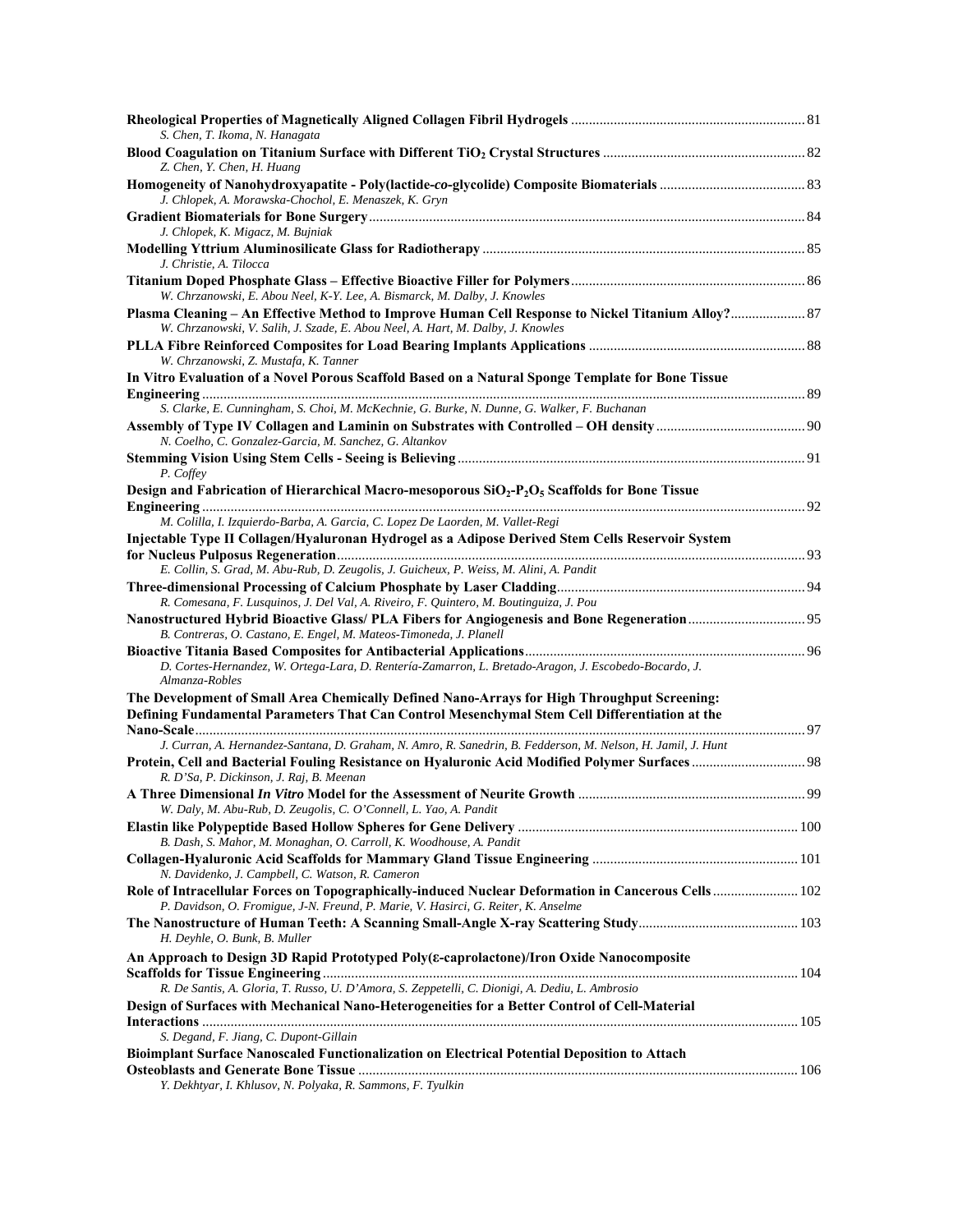| E. De Mulder, D. Lowik, M. Koens, D. Janssen, G. Hannink, N. Verdonschot, P. Buma<br>Shape Memory Polymer Foams for Biomedical Applications: The Role of Transformation Processes 108 |  |
|---------------------------------------------------------------------------------------------------------------------------------------------------------------------------------------|--|
| L. De Nardo, S. Bertoldi, M. Tanzi, H. Haugen, S. Fare                                                                                                                                |  |
| A Modular Bioreactor for Mechanical Conditioning of Tissue Engineered Constructs: An Application                                                                                      |  |
| S. Dermenoudis, Y. Missirlis                                                                                                                                                          |  |
| Different Surface Modification Techniques Have the Ability to Improve the Performance of                                                                                              |  |
|                                                                                                                                                                                       |  |
| T. Desmet, E. Berneel, H. Declercq, D. Van Loo, R. Cornelissen, E. Schacht, P. Dubruel                                                                                                |  |
|                                                                                                                                                                                       |  |
| M. De Wild, R. Schumacher, M. Szymanski, M. Wuthrich, A. Walter, S. Fabbri, M. Jeker, E. Schkommodau                                                                                  |  |
| N. Doebelin, M. Bohner                                                                                                                                                                |  |
|                                                                                                                                                                                       |  |
| M. Doser, S. Oberhoffner, E. Held, M. Milwich, H. Planck                                                                                                                              |  |
| Casein-loaded Hydrogels as Biomaterials for Controlled Biomimetic Mineralisation in Hard Tissue                                                                                       |  |
| D. Dragusin, A. Lungu, C. Tucureanu, A. Salageanu, D. Vasilescu, H. Iovu, I. Stancu                                                                                                   |  |
| In Vitro Dissolution Behaviour of Calcium Phosphate Coatings on Ti6AI4V Substrate Elaborated by                                                                                       |  |
|                                                                                                                                                                                       |  |
| R. Drevet, F. Velard, J. Faure, S. Potiron, D. Laurent-Maquin, H. Benhayoune                                                                                                          |  |
| Applications of Picosecond Ultrasonics to Probe Cell Compressibility and Adhesion in a Single Cell  116                                                                               |  |
| M. Ducousso, C. Chollet, T. Dehoux, C. Rossignol, B. Audoin, C. Chanseau, O. Zouani, M-C. Durrieu                                                                                     |  |
| L. Durselen, A. Seitz, L. Kreja, N. Skaer, K. Gellynck, O. Kessler, A. Ignatius                                                                                                       |  |
| Peptide Bearing Degradable Polymer Platform for the Fabrication of Injectable Cell Carriers 118                                                                                       |  |
| C. Duxbury, S. Delamarre, A. Dias                                                                                                                                                     |  |
| M. Eenink, M. Van Alst, M-A. Kruft, R. Van Tuil                                                                                                                                       |  |
| Heparin Immobilization onto Plasma Modified Polyethylene Terephthalate to Improve Blood                                                                                               |  |
| S. Eftekhari                                                                                                                                                                          |  |
|                                                                                                                                                                                       |  |
| O. Egbuniwe, L. Di Silvio, A. Grant, T. Renton                                                                                                                                        |  |
| Preparation and Antibacterial Activity of antibiotic Grafted Thermo-responsive Hyaluronan                                                                                             |  |
|                                                                                                                                                                                       |  |
| D. Eglin, M. Alini, R. Richards, T. Moriarty                                                                                                                                          |  |
| A. El-Kady, M. Farag                                                                                                                                                                  |  |
|                                                                                                                                                                                       |  |
| V. Ella, A. Rajala, M. Kellomaki                                                                                                                                                      |  |
| Gelatin Immobilization onto Chitosan-Alginate Substrate as a Natural Double-Layer Composite                                                                                           |  |
|                                                                                                                                                                                       |  |
| P. Manesh, R. Haghjoo, A. Karkhaneh, M. Joupari                                                                                                                                       |  |
| A. Elleray, J. Wilson, G. Webster, D. Langton, L. Mulvaney-Johnson, A. Kelly, D. Farrar, B. Wilson, M. Jarman-                                                                        |  |
| Smith                                                                                                                                                                                 |  |
| L. Elomaa, H. Korhonen, R. Hakala, D. Grijpma, J. Seppala                                                                                                                             |  |
| Novel Antibiotic-Eluting Wound Dressings: In-vitro and In-vivo Study and Engineering Aspects in the                                                                                   |  |
|                                                                                                                                                                                       |  |
| J. Elsner, A. Shefy-Peleg, I. Berdicevsky, M. Zilberman                                                                                                                               |  |
| The Influence of Topography on the Initial Cell Adhesion Studied by Single Cell Force Spectroscopy 130<br>P. Elter, T. Weihe, R. Lange, J. Gimsa, U. Beck                             |  |
| Novel Polysaccharide-derived Hydrogel Prevents Perineural Adhesions in a Rat Sciatic Nerve                                                                                            |  |
|                                                                                                                                                                                       |  |
| N. Endo, M. Yamamoto, M. Ito, H. Kaneko, H. Hirata                                                                                                                                    |  |
| Investigation of the Hydroxyapatite Obtained as Hydrolysis Product of a-Tricalcium Phosphate by                                                                                       |  |
| M. Espanol, J. Portillo, J. Manero, M. Ginebra                                                                                                                                        |  |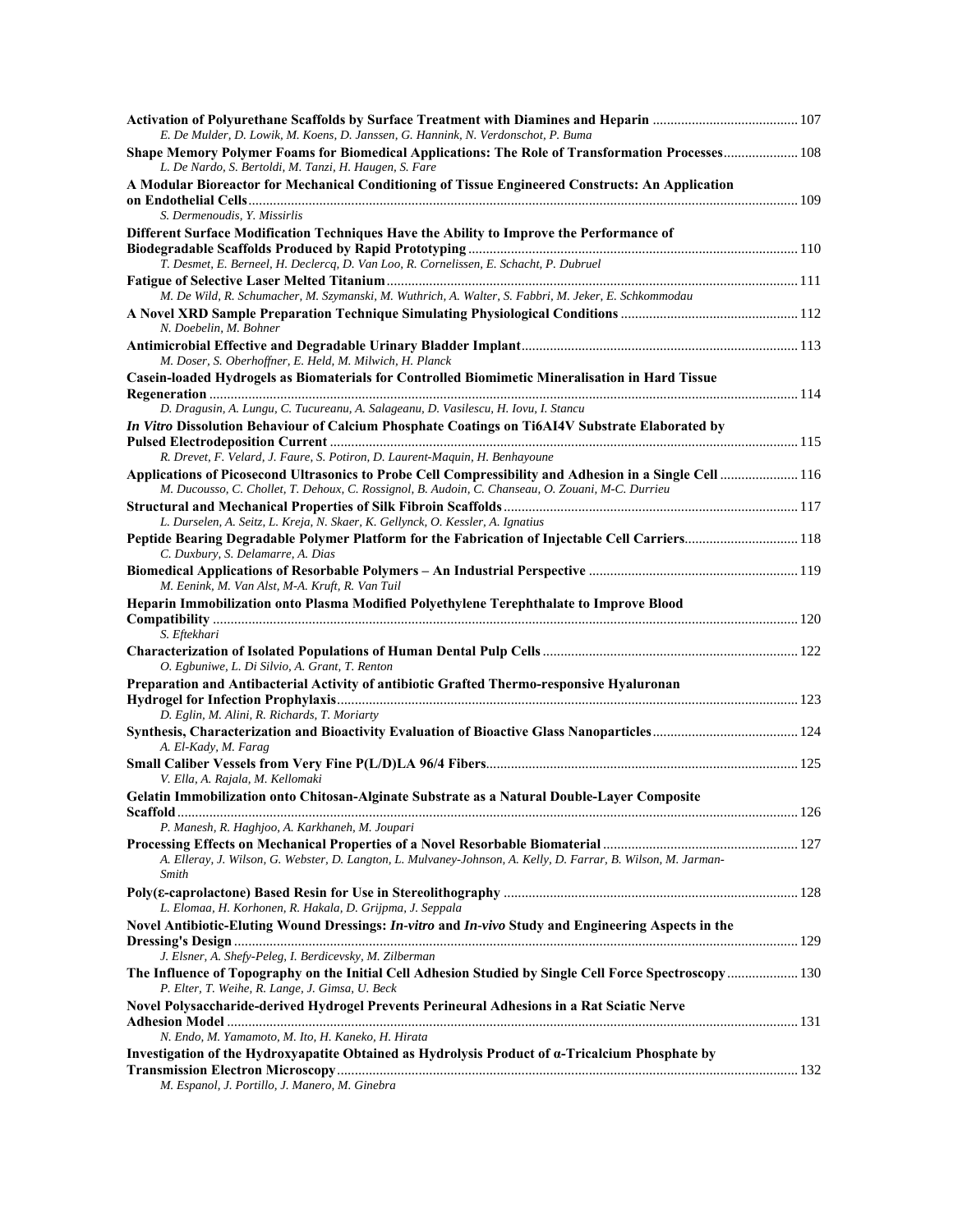| Bone Reconstruction in Irradiated Areas: Comparison between Mesenchymal Stem Cells and Total                                                                                                                                                                                                      |  |
|---------------------------------------------------------------------------------------------------------------------------------------------------------------------------------------------------------------------------------------------------------------------------------------------------|--|
| F. Espitalier, C. Vinatier, E. Lerouxel, N. Durand, J. Guicheux, P. Pilet, F. Moreau, G. Daculsi, P. Weiss, O.<br>Malard                                                                                                                                                                          |  |
|                                                                                                                                                                                                                                                                                                   |  |
| A. Ewald, D. Hosl, S. Patel, L. Grover, J. Barralet, U. Gbureck                                                                                                                                                                                                                                   |  |
| S. Fagerlund, L. Hupa, J. Tuominen, T. Lehtonen, M. Hupa                                                                                                                                                                                                                                          |  |
| Improvement of Glucose Biosensor Response by Electrolytic Deposition of Gold Coating  136<br>Z. Fahimi, M. Rabiee, M. Arjmand, M. Shayan                                                                                                                                                          |  |
| Porosity and Computational Flow Analysis for Collagen-membrane and Cross-linked Gelatin                                                                                                                                                                                                           |  |
| G. D'Urso Labate, F. Pennella, F. Consolo, P. Gentile, U. Morbiducci, S. Lau<br>Characterization of Pectin-coated Polyethylenimine Polyplexes As Effective Gene Delivery Systems  138<br>A. Fattahi, D. Pezzoli, J. Varshosaz, M. Golozar, H. Mohammad-Sadeghi, P. Petrini, M. Tanzi, G. Candiani |  |
| A. Fattahi, P. Petrini, F. Munarin, M. Golozar, J. Varshosaz, M. Fathi, M. Tanzi                                                                                                                                                                                                                  |  |
| Evaluation of Mesenchymal Stem Cell Phenotype Following Culture on Novel PLGA Particulate                                                                                                                                                                                                         |  |
| S. Fawcett, J. Curran, N. Rhodes, L. Hamilton, M. Alexander, K. Shakesheff, J. Hunt                                                                                                                                                                                                               |  |
| Controlled PLGA degradation within Calcium Phosphate Cement for Bone Tissue Engineering 141<br>R. Felix Lanao, M. Lopez Heredia, S. Leeuwenburgh, J. Wolke, J. Jansen                                                                                                                             |  |
|                                                                                                                                                                                                                                                                                                   |  |
| P. Ferreira, F. Rouxinol, M. Gil, J. Coelho                                                                                                                                                                                                                                                       |  |
| Titanium Alloy with Small Boron Addition - Mechanical Properties and Osteoblast Reaction  143<br>F. Feyerabend, O. Ferri, E. Rzeszutek, A. Schreyer, R. Willumeit, T. Ebel                                                                                                                        |  |
|                                                                                                                                                                                                                                                                                                   |  |
| B. Finke, H. Rebl, B. Nebe, C. Zietz, R. Bader, U. Walschus, M. Schlosser, K. Schroder                                                                                                                                                                                                            |  |
| A. Finne-Wistrand, K. Mustafa, A-C. Albertsson                                                                                                                                                                                                                                                    |  |
|                                                                                                                                                                                                                                                                                                   |  |
| J. Fischer, D. Proefrock, N. Hort, R. Willumeit, K. Kainer, A. Schreyer, F. Feyerabend                                                                                                                                                                                                            |  |
| Amino Functionalisation of Biopolymers using Atmospheric Pressure Plasma Modification  147<br>C. Flynn, R. D'Sa, C. Byrne, B. Meenan                                                                                                                                                              |  |
| Alginate Hydrogels Functionalized With a Protease-Sensitive Motif as Dynamic Microenvironments                                                                                                                                                                                                    |  |
|                                                                                                                                                                                                                                                                                                   |  |
| K. Fonseca, S. Bidarra, M. Oliveira, P. Granja, C. Barrias                                                                                                                                                                                                                                        |  |
| A Novel Surface Modification Enabling Local Administration of Strontium from Implants 149<br>J. Forsgren, H. Engqvist                                                                                                                                                                             |  |
| M. Foulc, K. Sipos                                                                                                                                                                                                                                                                                |  |
|                                                                                                                                                                                                                                                                                                   |  |
| F. Freitas, V. Alvesi, C. Torres, M. Cruz, R. Marques, R. Oliveira, M. Reis<br>Optimization of Fiber Diameter in Electrospun Fibermat for Three Dimensional Tissue Engineering                                                                                                                    |  |
|                                                                                                                                                                                                                                                                                                   |  |
| K. Fujikura, A. Obata, T. Kasuga                                                                                                                                                                                                                                                                  |  |
| Increase of the Working Time of PMMA-based Bioactive Bone Cements by Using SPD-PMMA                                                                                                                                                                                                               |  |
| C. Fukuda, K. Goto, M. Imamura, T. Nakamura                                                                                                                                                                                                                                                       |  |
| M. Gagliardi, D. Silvestri, C. Cristallini                                                                                                                                                                                                                                                        |  |
| Synthesis and Characterization of a Novel pH-sensitive Nanocarrier for Targeted Drug Delivery  155<br>M. Gagliardi, D. Silvestri, C. Cristallini, N. Barbani                                                                                                                                      |  |
| Influence of Sintering Temperature, Sintering Type and Ca/P Ratio on Injectability of CaP-Based                                                                                                                                                                                                   |  |
| L. Galea, M. Habib, G. Baroud, M. Bohner                                                                                                                                                                                                                                                          |  |
| A. Gallardo-Moreno, M. Gonzalez-Martín, M. Pacha-Olivenza, J. Gonzalez-Carrasco                                                                                                                                                                                                                   |  |
|                                                                                                                                                                                                                                                                                                   |  |
| T. Martinez, D. Cruz, J. Ribelles, G. Ferrer                                                                                                                                                                                                                                                      |  |
| C. Garcia-Arevalo, A. Girotti, A. Fernandez-Colino, F. Arias, J. Rodríguez-Cabello                                                                                                                                                                                                                |  |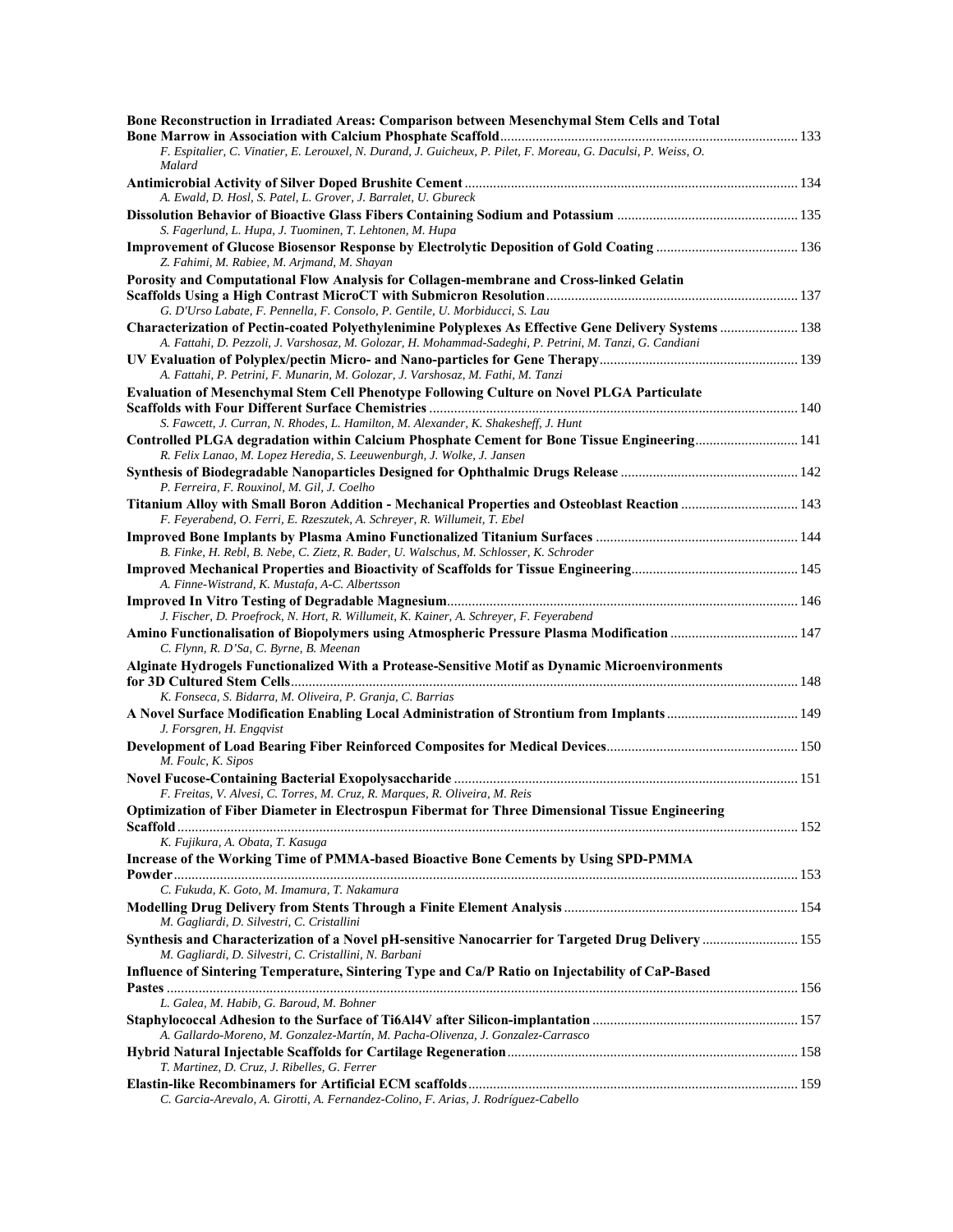| Molecular Structure-Bioactivity Relationship of New Soluble Anti-Angiogenic Macromolecules Based                                                                                                  |  |
|---------------------------------------------------------------------------------------------------------------------------------------------------------------------------------------------------|--|
|                                                                                                                                                                                                   |  |
| L. Garcia-Fernandez, M. Aguilar, S. Halstenberg, R. Unger, C. Kirkpatrick, L. Ochoa, A. Martinez, R. Lozano, G.<br>Gimenez-Gallego, J. San Roman                                                  |  |
|                                                                                                                                                                                                   |  |
| X. Garric, S. Blanquer, O. Guillaume, V. Letouzey, L. Lemaire, F. Franconi, R. DeTayrac, J. Coudane                                                                                               |  |
|                                                                                                                                                                                                   |  |
| A. Ghiban, C. Bortun, P. Moldovan, B. Ghiban, N. Ghiban, A. Magheru                                                                                                                               |  |
|                                                                                                                                                                                                   |  |
| B. Ghiban, C. Bortun, A. Cernescu, N. Faur, L. Ardelean, N. Ghiban, I. Antoniac                                                                                                                   |  |
| Bioactive Glass-ceramic Foams Seeded with Human Mesenchymal Stem Cells Generate Ectopic Bone                                                                                                      |  |
|                                                                                                                                                                                                   |  |
| S. Giannitelli, A. Rainer, G. Vadala, M. Centola, V. Denaro, M. Trombetta                                                                                                                         |  |
|                                                                                                                                                                                                   |  |
| D. Go, S. Gras, A. O'Connor                                                                                                                                                                       |  |
| Effect of Aging of Aqueous Acetic Acid PCL Solutions on the Properties of Electrospun Fibre Mats  166                                                                                             |  |
| S. Gomes, C. Henriques, J. Borges, J. Silva                                                                                                                                                       |  |
| M. Gonzalez-Martin, A. Gallardo-Moreno, M. Pacha-Olivenza, M. Fernandez-Calderon, C. Perez-Giraldo, J.                                                                                            |  |
| <b>Brugue</b>                                                                                                                                                                                     |  |
|                                                                                                                                                                                                   |  |
| B. Gonzalez, E. Ruiz-Hernandez, C. De Laorden, D. Arcos, C. Ramirez-Santillan, C. Matesanz, M. Feito, T.                                                                                          |  |
| Portoles, M. Vallet-Regi                                                                                                                                                                          |  |
|                                                                                                                                                                                                   |  |
| B. Gonzalez, A. Salinas, O. Mersinlioglu, M. Vallet-Regi                                                                                                                                          |  |
| Investigation of the In Vitro Bioactivity and Flexural Strength of Sol-gel Derived Dental Ceramics 171                                                                                            |  |
| O. Goudouri, E. Kontonasaki, L. Papadopoulou, N. Kantiranis, X. Chatzistavrou, P. Koidis, K. Paraskevopoulos                                                                                      |  |
|                                                                                                                                                                                                   |  |
| C. Grandi, F. Martorina, S. Lora, D. Dalzoppo, R. Di Liddo, P. Parnigotto                                                                                                                         |  |
| C. Grandini, A. Paes, D. Correa, F. Vicente, L. Silva, S. Ruiz, T. Donato, A. Claro                                                                                                               |  |
| Coatings Composed of Polyelectrolyte Multilayers with Varying Elasticity Influence the Proliferation                                                                                              |  |
|                                                                                                                                                                                                   |  |
| S. Grohmann, H. Rothe, K. Liefeith                                                                                                                                                                |  |
|                                                                                                                                                                                                   |  |
| K. Gross                                                                                                                                                                                          |  |
|                                                                                                                                                                                                   |  |
| K. Gross, L. Pluduma, I. Demnati, D. Grossin, L. Berzina-Cimdina, C. Rey                                                                                                                          |  |
|                                                                                                                                                                                                   |  |
| D. Guarnieri, A. Guaccio, S. Fusco, P. Netti                                                                                                                                                      |  |
| Design of Nanofibrous Platforms for Bone Regeneration by Tuning Morphological and Chemical                                                                                                        |  |
|                                                                                                                                                                                                   |  |
| V. Guarino, M. Alvarez-Perez, V. Cirillo, L. Ambrosio                                                                                                                                             |  |
| Crosstalk Between Endothelial Cells and Fibroblasts in Modulating the Healing Response  179<br>S. Guerreiro, R. Unger, A. Sartoris, M. Oliveira, M. Barbosa, R. Soares, P. Granja, C. Kirkpatrick |  |
| Substrate Induced Fibrinogen Network on Poly (Ethyl Acrylate) Alters the Interaction with                                                                                                         |  |
|                                                                                                                                                                                                   |  |
| D. Gugutkov, M. Sanchez, G. Altankov                                                                                                                                                              |  |
|                                                                                                                                                                                                   |  |
| A. Guildford, S. Meikle, V. Perugini, M. Santin                                                                                                                                                   |  |
|                                                                                                                                                                                                   |  |
| J. Gwynne, S. Kew, R. Cameron                                                                                                                                                                     |  |
|                                                                                                                                                                                                   |  |
| A. Haaparanta, M. Kellomaki                                                                                                                                                                       |  |
|                                                                                                                                                                                                   |  |
| C. Hagan, J. Orr, C. Mitchell, N. Dunne                                                                                                                                                           |  |
| Effects of Electrically Charged Polypyrrole-Hyaluronic Acid Surfaces on Adipose Stem Cell                                                                                                         |  |
|                                                                                                                                                                                                   |  |
| S. Haimi, J. Pelto, A. Palli, M. Higgins, G. Wallace, R. Suuronen, S. Miettinen                                                                                                                   |  |
| R. Hakala, J. Monkare, H. Korhonen, K. Jarvinen, J. Seppala                                                                                                                                       |  |
|                                                                                                                                                                                                   |  |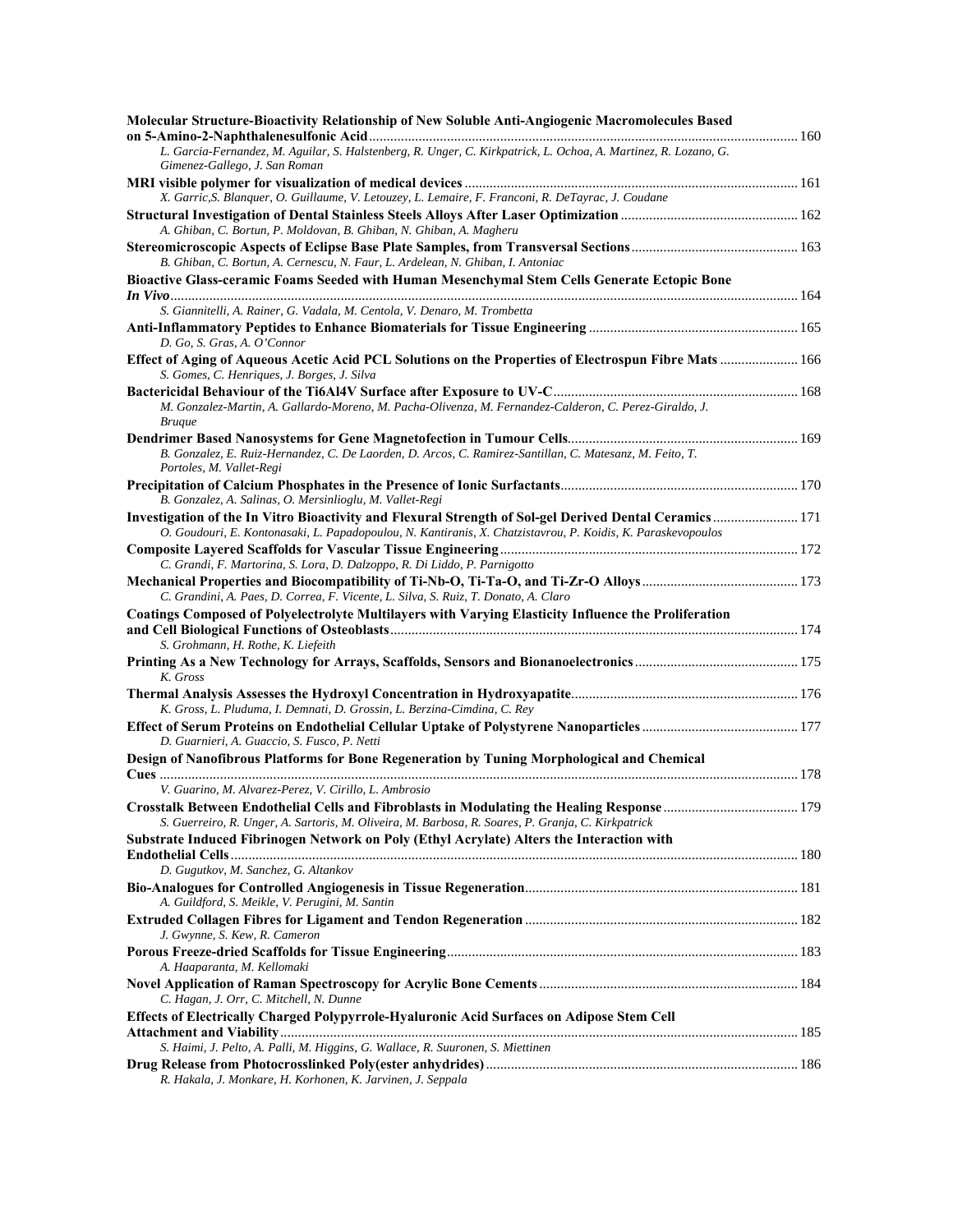| Development of Methods for Testing the Toxicological Profile of Nanoparticles Used in the                                                                                                       |  |
|-------------------------------------------------------------------------------------------------------------------------------------------------------------------------------------------------|--|
| B. Halamoda-Kenzaoui, C. Chapuis-Bernasconi, L. Juillerat-Jeanneret                                                                                                                             |  |
|                                                                                                                                                                                                 |  |
| T. Hanawa, K. Kurashima, K. Oya, A. Nagai, Y. Tsustumi, H. Doi, N. Nomura, K. Noda                                                                                                              |  |
|                                                                                                                                                                                                 |  |
| A. Hansen, C. O'Connell, R. Sherlock, S. Haimi, M. Kellomaki                                                                                                                                    |  |
| L. Harrison, K. Hollib, S. Savio, M. Lahtinen                                                                                                                                                   |  |
| Composite Coating of Hydroxyapatite for Rapid and Durable Bone Fixation of Dental Implant 191<br>T. Hayami, H. Nishikawa, M. Kusunoki                                                           |  |
| Spider Silk Proteins: Recombinant Production, Structure-function Relationships and Biomedical                                                                                                   |  |
| M. Hedhammar, A. Rising, M. Widhe, R. Jansson, K. Nordling, G. Askarieh, S. Knight, J. Johansson                                                                                                |  |
| Bioactive Glass Granules - A Suitable Bone Substitute Material in the Operative Treatment of                                                                                                    |  |
| J. Heikkila, J. Kukkonen, A. Aho, S. Moisander, T. Kyyronen, K. Mattila                                                                                                                         |  |
| Silica-collagen-calcium Phosphate Composite Materials for Bone Replacement. In Vitro-manipulation                                                                                               |  |
|                                                                                                                                                                                                 |  |
| S. Heinemann, C. Heinemann, H. Worch, T. Hanke                                                                                                                                                  |  |
|                                                                                                                                                                                                 |  |
| M. Hernandez, M. Juan, L. Buruaga, G. Goikoetxeaundia, M. Gurruchaga, I. Goni, A. Jimenez, J. Suay                                                                                              |  |
| Fibrin Gel in Cardiovascular Tissue Engineering: Comparative Study in Fibrinogen Isolation 196                                                                                                  |  |
| J. Heselhaus, S. Koch, B. Tschoeke, T. Schmitz-Rode, S. Jockenhoevel                                                                                                                            |  |
| N. Hild, O. Schneider, D. Mohn, W. Stark                                                                                                                                                        |  |
|                                                                                                                                                                                                 |  |
| Enhanced Osteoinduction by both Endochondral and Intramembranous Bone Formation in Silicate                                                                                                     |  |
| K. Hing, M. Coathup, C. Campion, G. Blunn                                                                                                                                                       |  |
| Impact of Modified Glycosaminoglycans on Binding to Human Bone Inducing Growth Factors 199                                                                                                      |  |
| V. Hintze, S. Moller, M. Schnabelrauch, H. Worch, D. Scharnweber                                                                                                                                |  |
| C. Hinuber, R. Vogel, H. Brunig, P. Welzel, U. Freudenberg, C. Werner                                                                                                                           |  |
| Surface Modification of Macroporous Methacrylate Hydrogels for Incorporation of Bioactive                                                                                                       |  |
| R. Hobzova, N. Kostina, J. Sirc, M. Pradny, J. Michalek                                                                                                                                         |  |
| Galactose-Functionalized Substrates for Selective Cultivation of Primary Human Keratinocytes 202                                                                                                |  |
| E. Hoch, P. Kluger, T. Hirth, G. Tovar, K. Borchers                                                                                                                                             |  |
| Evaluation of Gelatin-Based Cell Substrates and 3D Microstructuring by Multiphoton Polymerization  203<br>E. Hoch, S. Engelhardt, D. Pufky-Heinrich, P. Kluger, T. Hirth, G. Tovar, K. Borchers |  |
| Fibronectin Expression and Neointima Formation Following Functional Implantation of Differently                                                                                                 |  |
|                                                                                                                                                                                                 |  |
| A. Hoene, M. Patrzyk, R. Jarchow, U. Walschus, L. Wilhelm, R. Zippel, M. Schlosser                                                                                                              |  |
|                                                                                                                                                                                                 |  |
| O. Hoglund, K. Olsson, R. Hagman, N. Borg, A-S. Lagerstedt                                                                                                                                      |  |
|                                                                                                                                                                                                 |  |
| C. Hohneke, P. Schmidt                                                                                                                                                                          |  |
| Preparation of Microcapsules Based on Natural Polymers Using a Double Emulsion Technique  207<br>M. Holban, C. Peptu, A. Jatariu, D. Iurea, M. Popa, V. Sunel                                   |  |
| Interleukin-10 Transfection Improves Stem Cell Retention within a Scaffold after Implantation 208<br>C. Holladay, M. Sefton, P. Dockery, M. Murphy, T. O'Brien, A. Pandit                       |  |
|                                                                                                                                                                                                 |  |
| K. Holli, L. Harrison, M. Lahtinen, A-L. Laaperi, S. Soimakallio, P. Dastidar, H. Eskola                                                                                                        |  |
| Drug Release Behaviors of Porous Hydroxyapatite Spheres accordance with Structural Difference 210<br>M. Hong, J. Son, D. Oh, Y. Lee                                                             |  |
|                                                                                                                                                                                                 |  |
| Y. Huang, S. Venkatraman, F. Boey, E. Lahti, P. Umashankar, M. Mohanty, S. Arumugam, L. Khanolkar, S.<br>Vaishnay                                                                               |  |
|                                                                                                                                                                                                 |  |
| G. Hulsart, J. Aberg, O. Eriksson, S. Larsson, H. Engqvist                                                                                                                                      |  |
| L. Hupa, S. Fagerlund, D. Zhang, M. Hupa                                                                                                                                                        |  |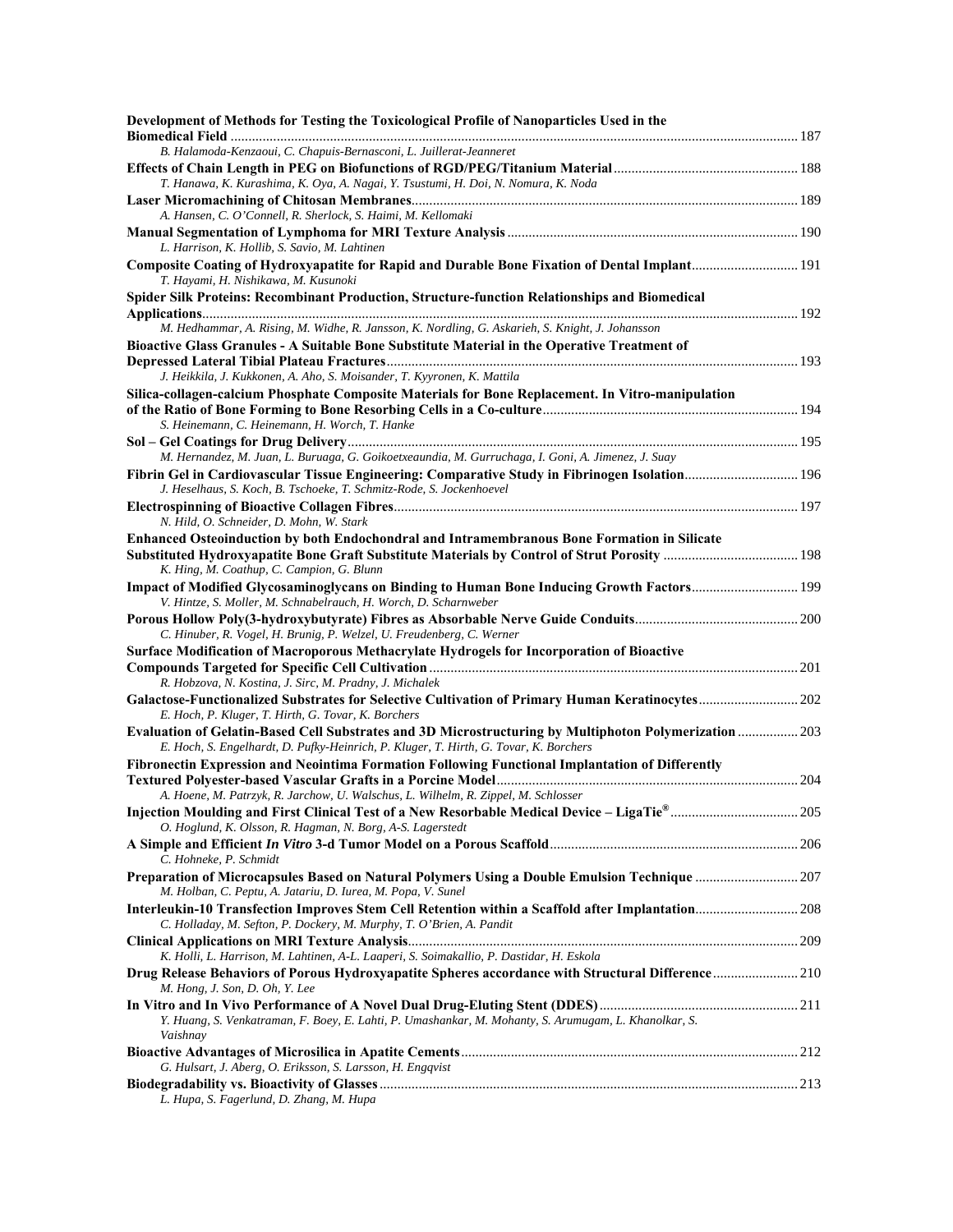| M. Huttunen, E. Suokas, K. Lahteenkorva                                                                                                                               |  |
|-----------------------------------------------------------------------------------------------------------------------------------------------------------------------|--|
| Controlled Surface Adsorption of fd Filamentous Phage by Tuning of the pH and the                                                                                     |  |
|                                                                                                                                                                       |  |
| K. Hwang, D. Jeon, S. Park, Y. Kim, M. Joo, S. Ahn, G. Kim, C. Nam<br>J. Hyttinen                                                                                     |  |
| Testing of Collagen-Mimetic Dried Hydrogels with Different Gelators for Culturing of Human                                                                            |  |
|                                                                                                                                                                       |  |
| L. Ikonen, G. Metselaar, M. De Jong, K. Aalto-Setala, E. Kerkela                                                                                                      |  |
| Z. Irbe, L. Vecbiskena, N. Borodajenko, L. Berzina-Cimdina                                                                                                            |  |
| K. Isama, T. Kawakami, T. Tsuchiya, A. Matsuoka                                                                                                                       |  |
| Antithrombogenic Materials Constructed by Block-type Phospholipid Polymer and Segmented                                                                               |  |
|                                                                                                                                                                       |  |
| K. Ishihara, Y. Asanuma, T. Konno                                                                                                                                     |  |
| K. Ishikawa, A. Valanezhad, K. Tsuru                                                                                                                                  |  |
| New Nanoparticles Based On Natural And Synthetic Polymers Prepared By An Interfacial                                                                                  |  |
| D. Iurea, M. Popa, J. Morris, I. Bunia, M. Holban, C. Peptu                                                                                                           |  |
|                                                                                                                                                                       |  |
| I. Izquierdo-Barba, A. Baeza, M. Vallet-Regi                                                                                                                          |  |
| Synthesis of Zwitterionic Surfaces Based in Bifunctional Silica Ordered Mesoporous Materials 224                                                                      |  |
| I. Izquierdo-Barba, M. Colilla, S. Sanchez-Salcedo, J. Hueso, M. Vallet-Regi                                                                                          |  |
| R. Jaeger, O. Kuzmychov, C. Koplin, H. Buchner, U. Gopp                                                                                                               |  |
|                                                                                                                                                                       |  |
| R. Jaeger, M. Frensemeier, C. Koplin, F. Kramer, D. Schumann, D. Klemm                                                                                                |  |
| Calcite-based Material for Tissue Engineering - Optimization of Composition and Technology227<br>Z. Jaegermann, S. Michalowski, A. Chroscicka, M. Lewandowska-Szumiel |  |
| Characterization of PEEK Biomaterials and Crystallinity Effects with a Small Punch Testing Method  228<br>D. Jaekel, D. MacDonald, S. Kurtz                           |  |
| J-W. Jang, R. Lam, P. Stiles, S. Nettikadan                                                                                                                           |  |
| Genetically Engineered Spider Silk for Disulfide-Mediated Multimerisation and Covalent Coupling230<br>R. Jansson, C. Hillerdal, S. Grip, J. Johansson, M. Hedhammar   |  |
|                                                                                                                                                                       |  |
| M. Jarman-Smith, D. Eglin, R. Richards, A. Poulsson                                                                                                                   |  |
| Two Steps Crosslinked Hydrogels Based on Natural and Synthetic Polymers - Preparation and                                                                             |  |
| A. Jatariu, M. Popa, C. Peptu                                                                                                                                         |  |
|                                                                                                                                                                       |  |
| A. Jatariu, M. Popa, A. Indrei, C. Peptu                                                                                                                              |  |
|                                                                                                                                                                       |  |
| C. Jia, X. Zhong, A. Khademhosseini, F. Dehghani<br>Nanostructured Bioactive Hybrid Scaffolds: Toughness, Degradation and Stem Cell Response  235                     |  |
| J. Jones<br>C. Jung                                                                                                                                                   |  |
| <b>Improvement of Bone Screw Fixation using Biodegradable Bone Cement in an Osteoporotic Bone</b>                                                                     |  |
|                                                                                                                                                                       |  |
| T. Juvonen, A. Koistinen, R. Lappalainen                                                                                                                              |  |
| S. Kadlubowski, P. Ulanski, J. Rosiak, E. Nicodemou-Lena, A. Lanzara, A. Novellino, G. Szekeres, P. Lenas                                                             |  |
|                                                                                                                                                                       |  |
| E. Kaivosoja, S. Myllymaa, H. Korhonen, R. Lappalainen, Y. Konttinen                                                                                                  |  |
|                                                                                                                                                                       |  |
| G. Kaklamani, N. Mehrban, J. Bowen, H. Dong, L. Grover, A. Stamboulis                                                                                                 |  |
| R. Mehrizi, A. Yyazdanpanah, R. Ravarian, F. Moztarzadeh                                                                                                              |  |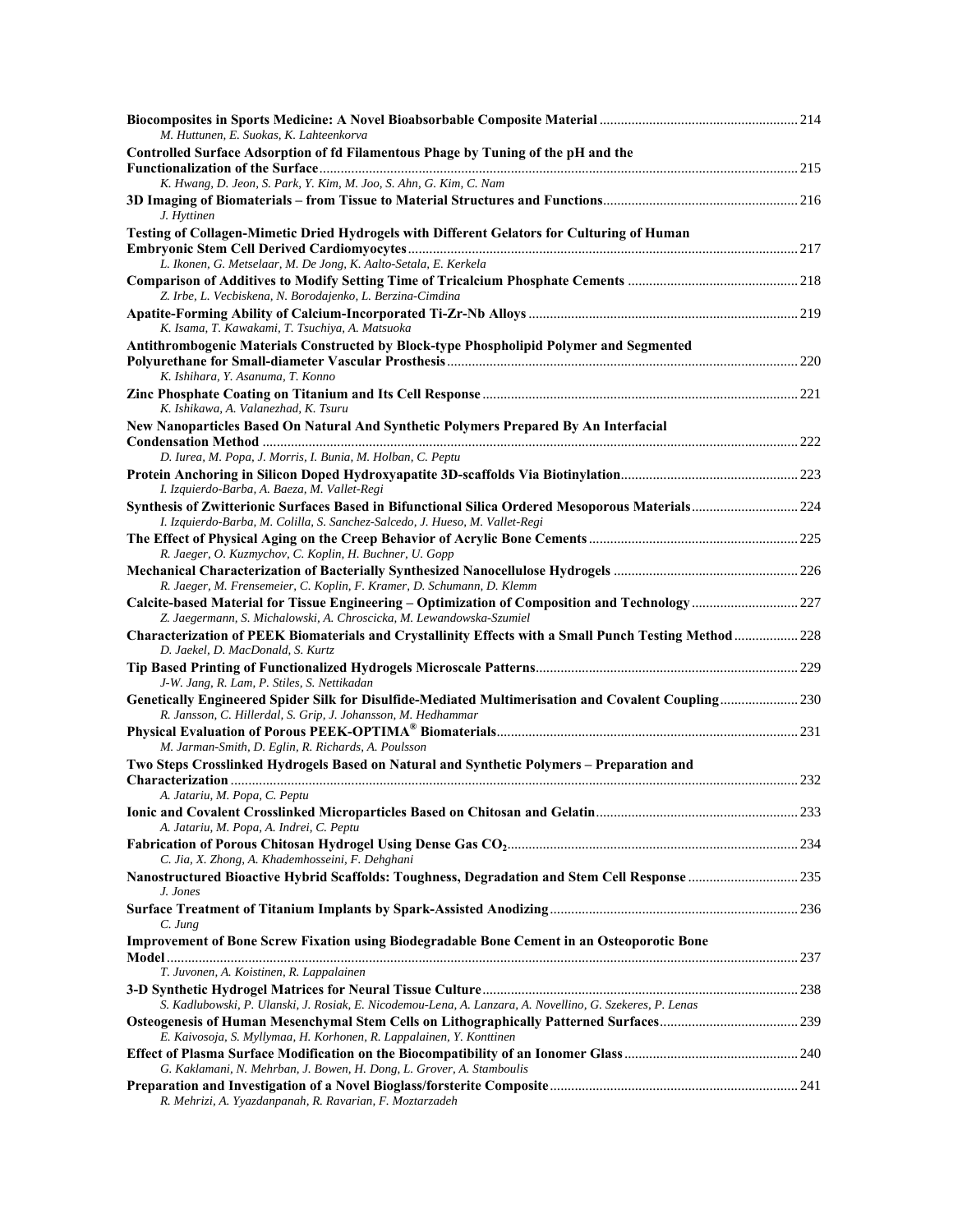| R. Kandel                                                                                                                                                                                          |  |
|----------------------------------------------------------------------------------------------------------------------------------------------------------------------------------------------------|--|
|                                                                                                                                                                                                    |  |
| L. Kanninen, N. Jokinen, K. Lahtonen, P. Jussila, H. Ali-Loytty, M. Hirsimaki, J. Leppiniemi, V. Hytonen, M.<br>Kulomaa, N. Ahola, K. Paakinaho, M. Kellomaki, M. Valden                           |  |
|                                                                                                                                                                                                    |  |
| D. Kaplan                                                                                                                                                                                          |  |
| M. Kasimir, S. Glorius, T. Bischoff, I. Uhlmann, M. Kaufmann, C. Werner, T. Pompe                                                                                                                  |  |
| ALD (atomic layer deposition) Derived Calcium Phosphate Thin Films for Biomaterial Surface                                                                                                         |  |
| K. Kauppinen, E. Kylmaoja, H. Kokkonen, T. Sajavaara, M. Putkonen, P. Rahkila, J. Tuukkanen                                                                                                        |  |
| Mesenchymal Stem Cells Promote Bone Regeneration by Octacalcium Phosphate Collagen Composite  247<br>T. Kawai, T. Anada, T. Masuda, Y. Honda, Y. Sakai, Y. Kato, S. Kamakura, S. Echigo, O. Suzuki |  |
| M. Kawashita, N. Matsui, Z. Li                                                                                                                                                                     |  |
| Effect of Cell Density on Adipogenic Differentiation of Mesenchymal Stem Cell on a Micropattened                                                                                                   |  |
| N. Kawazoe, H. Lu, L. Guo, T. Tateishi, G. Chen                                                                                                                                                    |  |
| M. Kellomaki                                                                                                                                                                                       |  |
| Plasma Induced Grafting of Acrylic Acid onto Polystyrene with the Subsequent Immobilisation of                                                                                                     |  |
| M. Kerr, A. Boyd, R. D'Sa, B. Meenan                                                                                                                                                               |  |
| In Situ Fabrication of Alendronate-Loaded Calcium Phosphate Microspheres for Osteoporosis                                                                                                          |  |
| C. Kim, H. Lee, S. Lee                                                                                                                                                                             |  |
|                                                                                                                                                                                                    |  |
| B. Kinikoglu, C. Auxenfans, P. Pierrillas, P. Breton, C. Burillon, V. Hasirci, O. Damour                                                                                                           |  |
| N. Kirkland, G. Dias, T. Woodfield, N. Birbilis, M. Staiger                                                                                                                                        |  |
| Losses in Mass and Yield Strength of Mg-based Biomaterials Due to Biodegradation Environment255<br>N. Kirkland, J. Walker, G. Dias, T. Woodfield, N. Birbilis, M. Staiger                          |  |
| L. Kivimaki, M. Ylikunnari, V. Hytonen, L. Hakalahti                                                                                                                                               |  |
| Long Term Storage of Continuously Prepared Calcium Phosphate Polymer/DNA Nanoparticles by                                                                                                          |  |
| J. Klesing, M. Epple                                                                                                                                                                               |  |
| P. Kluger, F. Pretzsch, J. Maierle, S. Wurster, H. Buth, C. Wenzel, C. Brecher, H. Walles                                                                                                          |  |
| Recombinant Human Bone Morphogenetic Protein-2 Delivery Using Thiolated Chitosan Scaffold259                                                                                                       |  |
| J. Koh, I. Bae, S. Park, K. Lee, H. Lim, I. Park                                                                                                                                                   |  |
| H. Kokkonen, R. Verhoef, K. Kauppinen, V. Muhonen, B. Jorgensen, I. Damager, H. Schols, M. Morra, P. Ulvskov,<br>J. Tuukkanen                                                                      |  |
| <b>Nobel Bioactive Metals Prepared by Simple Chemical and Heat Treatments and Their Clinical</b>                                                                                                   |  |
| T. Kokubo                                                                                                                                                                                          |  |
| J. Komasa, S. Kadlubowski, P. Ulanski, J. Rosiak                                                                                                                                                   |  |
| J. Koser, J. Althaus, U. Pieles, B. Muller                                                                                                                                                         |  |
| H. Kosukegawa, Y. Hashida, M. Ohta                                                                                                                                                                 |  |
| In Vivo Application of Modified Bacterial Cellulose Tubes in Regeneration of Damaged Peripheral                                                                                                    |  |
| K. Kowalska, B. Grobelski, J. Cala, M. Kolodziejczyk, S. Bielecki, Z. Pasieka                                                                                                                      |  |
| A. Kraitzer, Y. Kloog, M. Zilberman                                                                                                                                                                |  |
| Preparation and Characterization of Collagen Coated Liposomal Nanospheres for Targeted and                                                                                                         |  |
| G. Krishnamoorthy, P. Sehgal, S. Sadulla                                                                                                                                                           |  |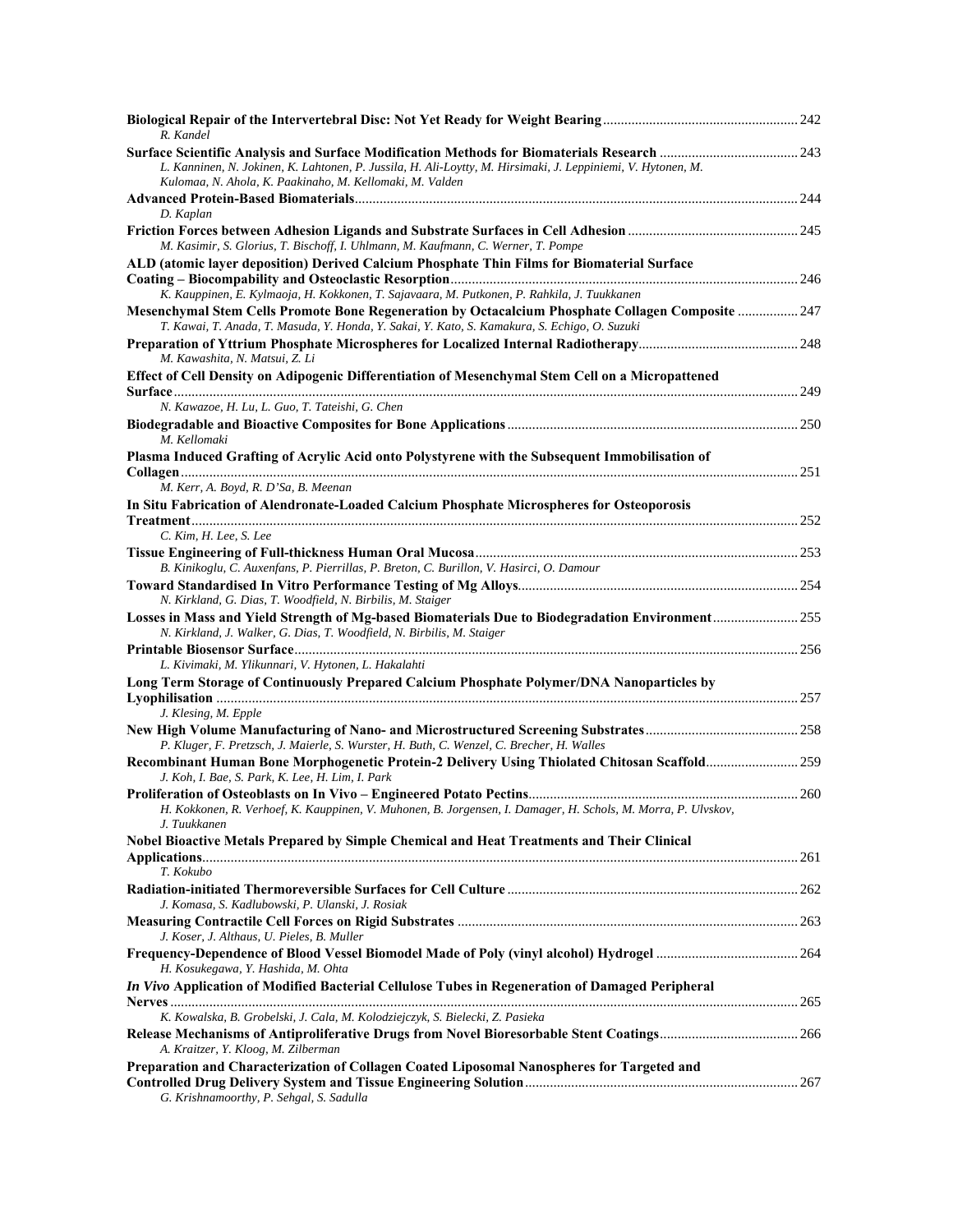| Reduced Surface Interactions of Human Fibroblasts on Plasma Modified Titanium Surfaces 269<br>J. Kroth, S. Kuhn, R. Forch, P. Rommens                           |  |
|-----------------------------------------------------------------------------------------------------------------------------------------------------------------|--|
| Biocompatibility and Adhesion of Human Osteoblast Cells to Multi-walled and to Amino                                                                            |  |
|                                                                                                                                                                 |  |
| A. Kroustalli, S. Kourkoul, J. Kallitsis, D. Deligianni                                                                                                         |  |
| Chitosan Microspheres Agglomeration as a potential Method for Bone Tissue Scaffold Fabrication 271<br>M. Kucharska, T. Ciach, K. Walenko                        |  |
|                                                                                                                                                                 |  |
| M. Kulkarni, U. Greiser, T. O'Brien, A. Pandit                                                                                                                  |  |
| Surface Property of Temperature-Responsive Polymeric Thin Surface Observed by Atomic Force                                                                      |  |
|                                                                                                                                                                 |  |
| Y. Kumashiro, K. Fukumori, H. Takahashi, M. Nakayama, Y. Akiyama, K. Sakai, M. Yamato, T. Okano                                                                 |  |
| K. Laattala, R. Huhtinen, H. Arstila, L. Hupa, M. Puska, M. Kellomaki, P. Vallittu                                                                              |  |
|                                                                                                                                                                 |  |
| S. Labbaf, O. Tsigkou, A. Porter, J. Jones                                                                                                                      |  |
|                                                                                                                                                                 |  |
| J. Lacey, A. Guildford, S. Meikle, M. Santin                                                                                                                    |  |
| Application of a Cone and Plate(let) Analyzer for Pre-selection of Artificial Cardiovascular                                                                    |  |
| J. Lackner, R. Major, B. Major, M. Kahn, W. Waldhauser, M. Sanak                                                                                                |  |
| Advanced Absorbable Polymer and Composite Applications: An Overview to the Sports Medicine                                                                      |  |
|                                                                                                                                                                 |  |
| K. Lahteenkorva                                                                                                                                                 |  |
|                                                                                                                                                                 |  |
| M. Lahtinen, K. Holli, L. Harrison, M. Jehkonen, M. Laihosalo, J. Kettunen, P. Dastidar, S. Soimakallio, H. Eskola                                              |  |
| P. Lahtinen                                                                                                                                                     |  |
| The Development of Novel Bone Replacement Materials Through Infiltration of Chitosan Or                                                                         |  |
|                                                                                                                                                                 |  |
| D. Laird, M. Mucalo, G. Dias                                                                                                                                    |  |
|                                                                                                                                                                 |  |
| P. Lalueza, M. Monzon, M. Arruebo, J. Santamaria                                                                                                                |  |
| E. Landi, F. Valentini, A. Tampieri                                                                                                                             |  |
| Hydroxyapatite/Wollastonite Composites to Improve Mechanical Performance and Bone                                                                               |  |
|                                                                                                                                                                 |  |
| E. Landi, F. Valentini, A. Tampieri                                                                                                                             |  |
| Characterization of the real surface increasing of structured implant materials by Electrochemical                                                              |  |
| R. Lange, K. Biala, U. Beck                                                                                                                                     |  |
| High Resolution CT Imaging of Bioscaffolds, Calcified and Soft Tissue Beyond the Submicron                                                                      |  |
|                                                                                                                                                                 |  |
| S. Lau, L. Bonewald, T. Fong, S. Candell, J. Gelb                                                                                                               |  |
| C. Laurent, R. Rahouadj, J. Ganghoffer                                                                                                                          |  |
|                                                                                                                                                                 |  |
| S. Lavenus, P. Bertoncini, G. Louarn, P. Layrolle                                                                                                               |  |
|                                                                                                                                                                 |  |
| L. Lazzeri, L. Balistreri, M. Cascone                                                                                                                           |  |
| Synergistic Effects in Suppressing Cancer Cell Survival and Proliferation by Co-Delivery of TRAIL                                                               |  |
| Ashlynn Lee, Y. Wang, S. Pervaiz, Y. Yang                                                                                                                       |  |
|                                                                                                                                                                 |  |
| H-Y. Lee, S-H. Bang, U. Shin, H-W. Kim                                                                                                                          |  |
|                                                                                                                                                                 |  |
| J-H. Lee, H-S. Yu, S-Y. Nam, J. Hyun, H-W. Kim                                                                                                                  |  |
| Osteogenic Differentiation of Mesenchymal Stem Cells Upon Bioactive Ceramic Engineered Granules294<br>K. Lee, J. Won, J. Kim, S. Bang, J. Park, U. Shin, H. Kim |  |
|                                                                                                                                                                 |  |
| Y. Lei, C. Chollet, M. Remy, R. Bareille, O. Zouani, J. Kalisky, L. Bordenave, M. Durrieu                                                                       |  |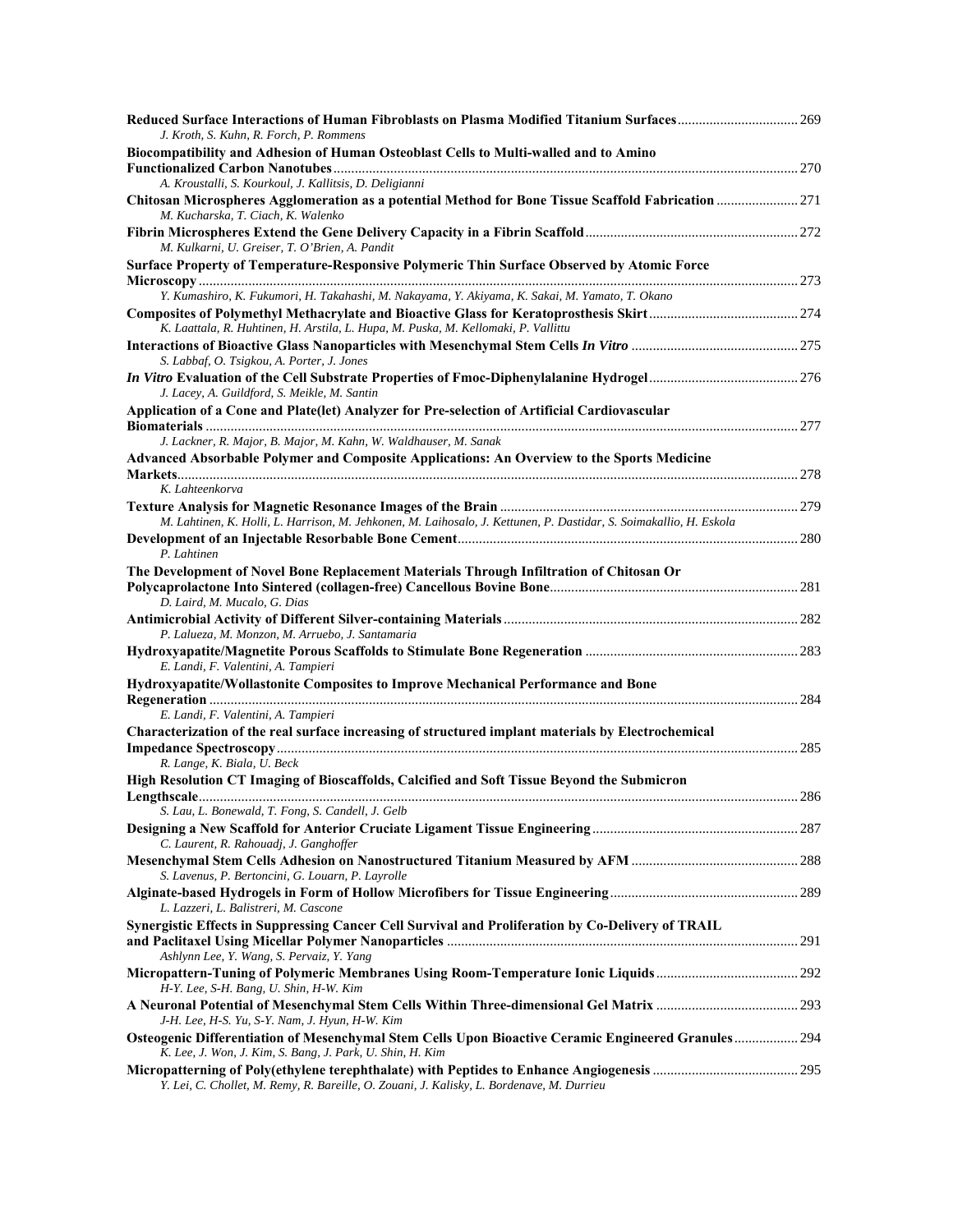| F. Leng, S. Webb, J. Gough                                                                                                                                                       |  |
|----------------------------------------------------------------------------------------------------------------------------------------------------------------------------------|--|
|                                                                                                                                                                                  |  |
| J. Leppiniemi, J. Maatta, H. Hammaren, M. Soikkeli, M. Laitaoja, J. Janis, M. Kulomaa, V. Hytonen                                                                                |  |
| A Novel, Feeder Free, Autologous System for Maintenance of Human Embryonic Stem Cell                                                                                             |  |
|                                                                                                                                                                                  |  |
| F. Lewis, N. Rhodes, J. Hunt                                                                                                                                                     |  |
|                                                                                                                                                                                  |  |
| H. Li, I. Olsen, V. Salih, M. Lawrence, A. Young                                                                                                                                 |  |
| Mild Heat- or UVO-treatment of Titanium Oxide Eradicates Complement Surface Deposition from                                                                                      |  |
| P. Linderback, N. Harmankaya, A. Askendal, J. Lausmaa, P. Tengvall                                                                                                               |  |
|                                                                                                                                                                                  |  |
| J. Liu, R. Shelton, P. Cooper, W. Palin                                                                                                                                          |  |
| Application of Confocal Raman Imaging to Correlate Protein Distribution with Its Release Profile in                                                                              |  |
| K. Liu, S. Venkatraman, F. Boey                                                                                                                                                  |  |
|                                                                                                                                                                                  |  |
| L. Liverani, A. Di Martino, A. Rainer, F. Abbruzzese, V. Denaro, M. Trombetta                                                                                                    |  |
| The Local Model - A Method to Evaluate the Ability of Surface Topographies to Induce Retention                                                                                   |  |
|                                                                                                                                                                                  |  |
| J. Loberg, S. Hansson, I. Mattisson, E. Ahlberg                                                                                                                                  |  |
| Heparin Functionalisation of Mineralised Collagen leads to the Regulation of hMSC Adhesion,                                                                                      |  |
|                                                                                                                                                                                  |  |
| A. Lode, U. Konig, P. Welzel, A. Hauswald, M. Gelinsky                                                                                                                           |  |
| Structure and Morphology of Self-assembling Bioactive Polymers in Nanoparticles and Films. A                                                                                     |  |
|                                                                                                                                                                                  |  |
| M. Lopez-Donaire, B. Vazquez-Lasa, E. Sussman, B. Ratner, J. San Roman                                                                                                           |  |
| M. Lopez-Heredia, J. Wolke, J. de Wijn, J. Jansen                                                                                                                                |  |
| Functionalisation of Mesoporous Bioglasses for Long-term Anti-osteoporotic Drug Delivery 308                                                                                     |  |
| A. Lopez-Noriega, D. Arcos, E. Ruiz-Hernandez, M. Vallet-Regi                                                                                                                    |  |
| 109 Detection of Protein Adsorption on Biomaterial Surfaces by Streaming Potential Measurement 309                                                                               |  |
| T. Luxbacher                                                                                                                                                                     |  |
| <b>Comparison of Oxidative and Mechanical Properties in 1st- and 2nd-Generation Annealed</b>                                                                                     |  |
|                                                                                                                                                                                  |  |
| D. MacDonald, A. Sakona, M. Austin, J. Parvizi, S. Kurtz                                                                                                                         |  |
|                                                                                                                                                                                  |  |
| D. MacDonald, P. Sharma, A. Sakona, P. Sharkey, M. Austin, J. Parvizi, B. Zmistowski, S. Kurtz                                                                                   |  |
| A Comparison of Sterilization and Packaging Methods for UHMWPE in Total Disc Replacement312                                                                                      |  |
| D. MacDonald, P. Sharma, A. Sakona, J. Isaza, A. Van Ooij, E. Ross, J. Regan, S. Kurtz                                                                                           |  |
| Macrophage Adhesion to CH3-, OH- and EG4-terminated Self-Assembled Monolayers: Influence of                                                                                      |  |
| J. Maciel, M. Oliveira, M. Martins, M. Barbosa                                                                                                                                   |  |
| Monitoring the Effect of Silicate Substitution on Protein Adsorption to Hydroxyapatite under                                                                                     |  |
|                                                                                                                                                                                  |  |
| M-K. Mafina, A. Sullivan, K. Hing                                                                                                                                                |  |
| Monitoring the Effect of Silicate Substitution on Protein Adsorption/Desorption to Hydroxyapatite315<br>M-K. Mafina, A. Sullivan, K. Hing                                        |  |
|                                                                                                                                                                                  |  |
| A. Magheru, B. Ghiban, C. Bortun, I. Antoniac, A. Ghiban                                                                                                                         |  |
| Novel, High Strength Methacrylate Composites Containing Calcium Phosphates and Adhesion                                                                                          |  |
|                                                                                                                                                                                  |  |
| K. Main, J-P. Nuutinen, I. Mehdawi, A. Young                                                                                                                                     |  |
| High Strength Calcium Phosphate-Polymer Nanocomposites with Vancomycine – Processing and                                                                                         |  |
|                                                                                                                                                                                  |  |
| C. Makarov, I. Gotman, E. Gutmanas                                                                                                                                               |  |
|                                                                                                                                                                                  |  |
| M. Malin, H. Korhonen, V. Jokinen, S. Aura, M. Leinikka, S. Franssila, J. Seppala<br>Polyurethane Based Membranes for Nystatin Delivery: Formulation and In Vitro Assessments320 |  |
| M. Mandru, M. Popa, L. Gradinaru, M. Ignat, L. Verestiuc, C. Ciobanu                                                                                                             |  |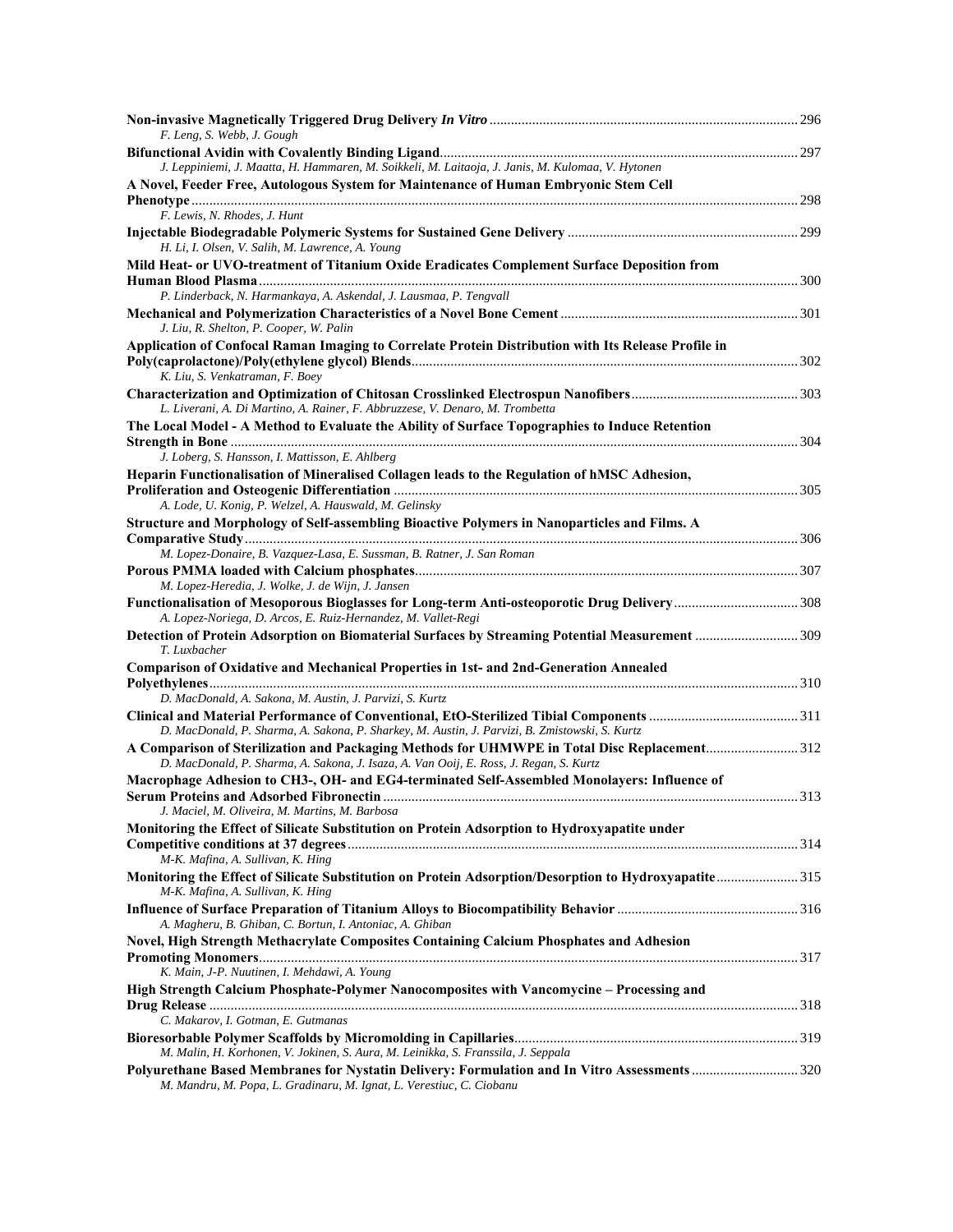| M. Manzano, D. Molina-Manso, N. Alonso-Rodriguez, J. Esteban, J. Doadrio, E. Gomez-Barrena, M. Vallet-<br>Regi                                                           |
|--------------------------------------------------------------------------------------------------------------------------------------------------------------------------|
| Evaluation of Fibroblasts Adhesion on Biofuncionalized Ti Surfaces with Type I Collagen 323<br>N. Marin, E. Salvagni, C. Aparicio, E. Engel, M. Ginebra                  |
| A. Marten, P. Zaslansky, O. Paris, P. Fratzl                                                                                                                             |
| Thermoreversible Injectable Hydrogels from Multifunctional Bioactive Elastin-like Recombinamers  325<br>L. Martin, A. Girotti, M. Alonso, I. Lopez, J. Rodriguez-Cabello |
| S. Masudi, M. Yussoff, Z. Rajion, A.Hussein, D. Mohamad                                                                                                                  |
| Preparation and Mechanical Properties of Titania Film on Metal Titanium by Electron Cyclotron                                                                            |
|                                                                                                                                                                          |
| H. Masumoto, M. Fujikawa, Y. Orii, Y. Honda, O. Suzuki, K. Sasaki<br>Multi-walled Carbon Nanotubes Reinforced P2O5-Glass/HA Bioceramic Matrices for Bone Grafts  328     |
| D. Mata, M. Amaral, F. Oliveira, M. Paiva, J. Santos, M. Lopes, R. Silva                                                                                                 |
| M. Mateos-Timoneda, O. Castano, E. Engel, J. Planell                                                                                                                     |
| A Linear-Dendritic Hybrid Poly (2-(dimethylamino) ethyl methacrylate) as a Highly Effective Gene                                                                         |
|                                                                                                                                                                          |
| A. Mathew, W. Wang, A. Pandit<br>Comparison of the Mechanical Characteristics of Different Plates and Screws after Sagittal Split                                        |
|                                                                                                                                                                          |
| T. Matsumoto, T. Motohashi, M. Nakajima, K. Okuda, K. Kakudo                                                                                                             |
| S. Maude, A. Aggeli                                                                                                                                                      |
| Production of Submicron Chitosan beads as Target-Specific Carriers of Bioactive Molecules and                                                                            |
| L. Mbundi, S. Meikle, G. Olivier, M. Santin                                                                                                                              |
| Response of Human Mesenchymal Stem Cells to Sputter Deposited Calcium Phosphate Thin Films334<br>M. McCafferty, G. Burke, A. Boyd, B. Meenan                             |
| Raman Spectroscopic Monitoring of Osteogenic Differentiation of Human Mesenchymal Stem Cells  335<br>L. McManus, A. Boyd, M. McCafferty, G. Burke, B. Meenan             |
| Variation of Surface Functional Groups of Oxide Nanoparticles and Their Impact on Protein                                                                                |
|                                                                                                                                                                          |
| F. Meder, T. Daberkow, L. Treccani, K. Rezwan<br>Chlorhexidine Release Promotion from Dental Composites Via Reactive Calcium Phosphate Addition  337                     |
| I. Mehdawi, A. Young                                                                                                                                                     |
| The In Vitro Study of Poly (£-caprolactone) / Poly (glycolic acid) Nanofibrous Scaffold for Soft Tissue                                                                  |
| R. Aghdam, S. Najarian, S.r Emami, S. Shakhesi, H. Tevaearai, M-N. Giraud                                                                                                |
| Phosphoserine-Tethered Semi-Dendrimer Films Induce Osteoblast Proliferation and Differentiation                                                                          |
| S. Meikle, G. Bianchi, M. Santin                                                                                                                                         |
|                                                                                                                                                                          |
| C. Mellier, B. Fellah, P. Janvier, I. Khairoun, B. Bujoli, T. Balaguer, N. Rochet, J. Bouler                                                                             |
| D. Meng, L. Francis, I. Roy, A. Boccaccini                                                                                                                               |
| Novel Magnesium Phosphate Cements with high Early High Strength and Antibacterial Properties 342<br>G. Mestres, M. Ginebra                                               |
|                                                                                                                                                                          |
| G. Metselaar, J. Smisterova, E. Bulten, A. Lesire, M. Van Der Sluis, M. De Jong                                                                                          |
| S. Michalowski, Z. Jaegermann, A. Chroscicka                                                                                                                             |
| Structural, Biological and Mechanical Properties of Highly Dense Collagen Gel Tube for Urinary                                                                           |
|                                                                                                                                                                          |
| L. Micol, E. Engelhardt, M. Ananta, V. Mudera, J. Hubbell, R. Brown, P. Frey                                                                                             |
| Platelet-Rich Plasma (PRP) and Hydrostatic Pressure Influence Cell Differentiation in Nucleus                                                                            |
| A. Mietsch, A. Ignatius, H. Schrezenmeier, U. Mauer, B. Friemert, H-J. Wilke, C. Neidlinger-Wilke                                                                        |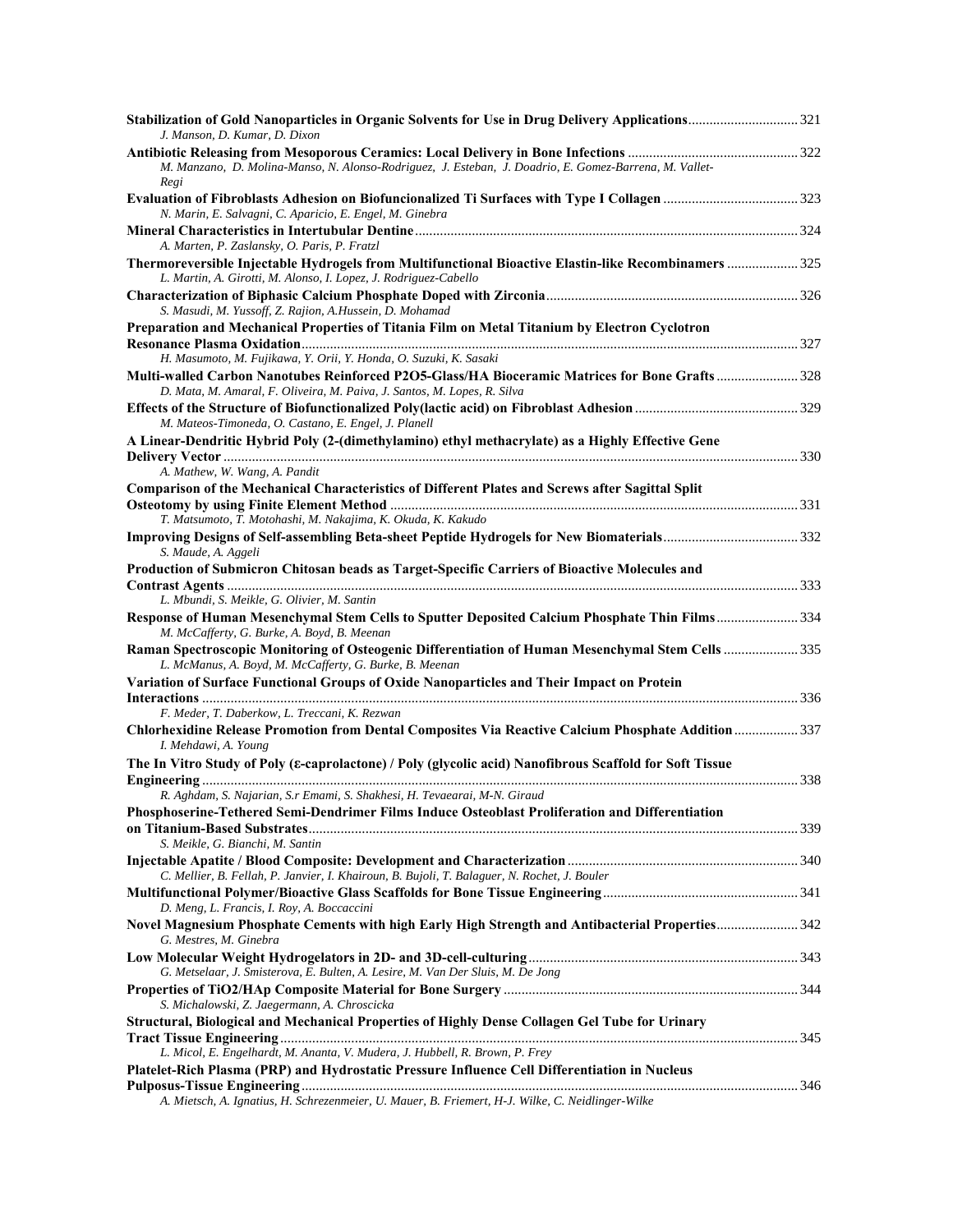| Mechanical Testing of Olecranon Fracture Fixation Model with Metallic or Bioabsorbable Fixation                                                                                                                      |  |
|----------------------------------------------------------------------------------------------------------------------------------------------------------------------------------------------------------------------|--|
| J. Mikkonen, T. Brinck, K. Paakinaho, H. Heino, I. Sinisaari                                                                                                                                                         |  |
| Characterisation of Optimised Positively Charged Self-assembling Peptide Gels and Evaluation of                                                                                                                      |  |
|                                                                                                                                                                                                                      |  |
| D. Miles, S. Maude, S. Felton, R. Wilcox, E. Ingham, A. Aggeli                                                                                                                                                       |  |
| N. Mino-Farina, F. Muoz-Guzon, M. Lopez Pena, A. Gonzalez-Cantalapiedra, F. San Roman-Ascaso, J.                                                                                                                     |  |
| Rodriguez-Quiros                                                                                                                                                                                                     |  |
| Evaluation of Compressive Stiffness of Enzyme-treated Cartilage Using Electric Impedance Method 351                                                                                                                  |  |
| M. Miyashita, Y. Morita                                                                                                                                                                                              |  |
|                                                                                                                                                                                                                      |  |
| T. Miyazaki, A. Hirakawa, Y. Morita, E. Ishida, C. Ohtsuki                                                                                                                                                           |  |
| Experimental Study on the Biological Interface of a Deproteinized Bovine Bone Grafting Material  353<br>Z. Mladenovic, A. Shchukarev, A. Sahlin-Platt, B. Andersson, A. Johansson, E. Bjorn, M. Andersson, M. Ransjo |  |
|                                                                                                                                                                                                                      |  |
| D. Mohn, M. Zehnder, C. Bruhin, T. Imfeld, W. Stark                                                                                                                                                                  |  |
|                                                                                                                                                                                                                      |  |
| M. Monaghan, A. Matthew, U. Greiser, W. Wang, A. Pandit                                                                                                                                                              |  |
| Local Application of Rosuvastatin Increase BMP-2 Expression in Experimental Critical Size Bone                                                                                                                       |  |
|                                                                                                                                                                                                                      |  |
| M. Monjo, M. Rubert, J. Wohlfahrt, H. Ronold, J. Ellingsen, S. Lyngstadaas                                                                                                                                           |  |
|                                                                                                                                                                                                                      |  |
| J. Monkare, R. Hakala, M. Kilpelainen, K. Herzig, H. Korhonen, J. Seppala, K. Jarvinen                                                                                                                               |  |
|                                                                                                                                                                                                                      |  |
| E. Montufar, T. Traykova, E. Schacht, L. Ambrosio, M. Santin, J. Planell, M. Ginebra                                                                                                                                 |  |
|                                                                                                                                                                                                                      |  |
| J. Moraes, M. Sostena, E. Kamimura, C. Grandini                                                                                                                                                                      |  |
|                                                                                                                                                                                                                      |  |
| Y. Morita, S. Nakasuji, E. Nakamachi                                                                                                                                                                                 |  |
|                                                                                                                                                                                                                      |  |
| N. Moritz, R. Madanat, E. Vedel, E. Svedstrom, H. Aro                                                                                                                                                                |  |
| T. Morton, K. Schobitz, M. Van Griensven, H. Redl                                                                                                                                                                    |  |
|                                                                                                                                                                                                                      |  |
| C. Moseke, M. Hipp, U. Gbureck                                                                                                                                                                                       |  |
| Electrochemical Investigations for the Assessment of Biomaterial Surfaces Using the Mini-Cell                                                                                                                        |  |
|                                                                                                                                                                                                                      |  |
| W-D. Mueller, H. Hornberger, L. Nascimento, M. Moisel                                                                                                                                                                |  |
|                                                                                                                                                                                                                      |  |
| C. Muller, J. Wald, J. Kirch, A. Luders, M. Wahl, W. Hoth-Hannig, M. Hannig, M. Kopnarski, C. Ziegler                                                                                                                |  |
|                                                                                                                                                                                                                      |  |
| E. Muller, S. Oberhoffner, H. Hierlemann, M. Doser, H. Planck                                                                                                                                                        |  |
|                                                                                                                                                                                                                      |  |
| F. Munarin, M. Grellier, S. Guerreiro, P. Petrini, M. Tanzi, M. Barbosa, P. Granja                                                                                                                                   |  |
|                                                                                                                                                                                                                      |  |
| M. Munzarova, M. Juklickova, J. Sirc, R. Hobzova, S. Kubinova, V. Holan<br>Effect of Granule Size of Synthetic Octacalcium Phosphate on Bone Regeneration and Its Solubility 369                                     |  |
| Y. Murakami, Y. Honda, T. Anada, S. Morimoto, H. Shimauchi, O. Suzuki                                                                                                                                                |  |
|                                                                                                                                                                                                                      |  |
| Z. Mustafa, K. Tanner                                                                                                                                                                                                |  |
|                                                                                                                                                                                                                      |  |
| S. Myllymaa, V. Myllymaki, R. Lappalainen                                                                                                                                                                            |  |
| Preparation of Hydrophobized Thermo-responsive Copolymer Brush Surfaces For Thermally-                                                                                                                               |  |
|                                                                                                                                                                                                                      |  |
| K. Nagase, M. Kumazaki, J. Kobayashi, A. Kikuchi, Y. Akiyama, H. Kanazawa, M. Annaka, T. Okano                                                                                                                       |  |
|                                                                                                                                                                                                                      |  |
| M. Nakamura, T. Hentunen, J. Salonen, Y. Sekijima, A. Nagai, K. Yamashita                                                                                                                                            |  |
|                                                                                                                                                                                                                      |  |
| M. Nardi, C. De Maria, G. Forte, P. Di Nardo, A. Ahluwalia, G. Vozzi                                                                                                                                                 |  |
| S. Narkilahti                                                                                                                                                                                                        |  |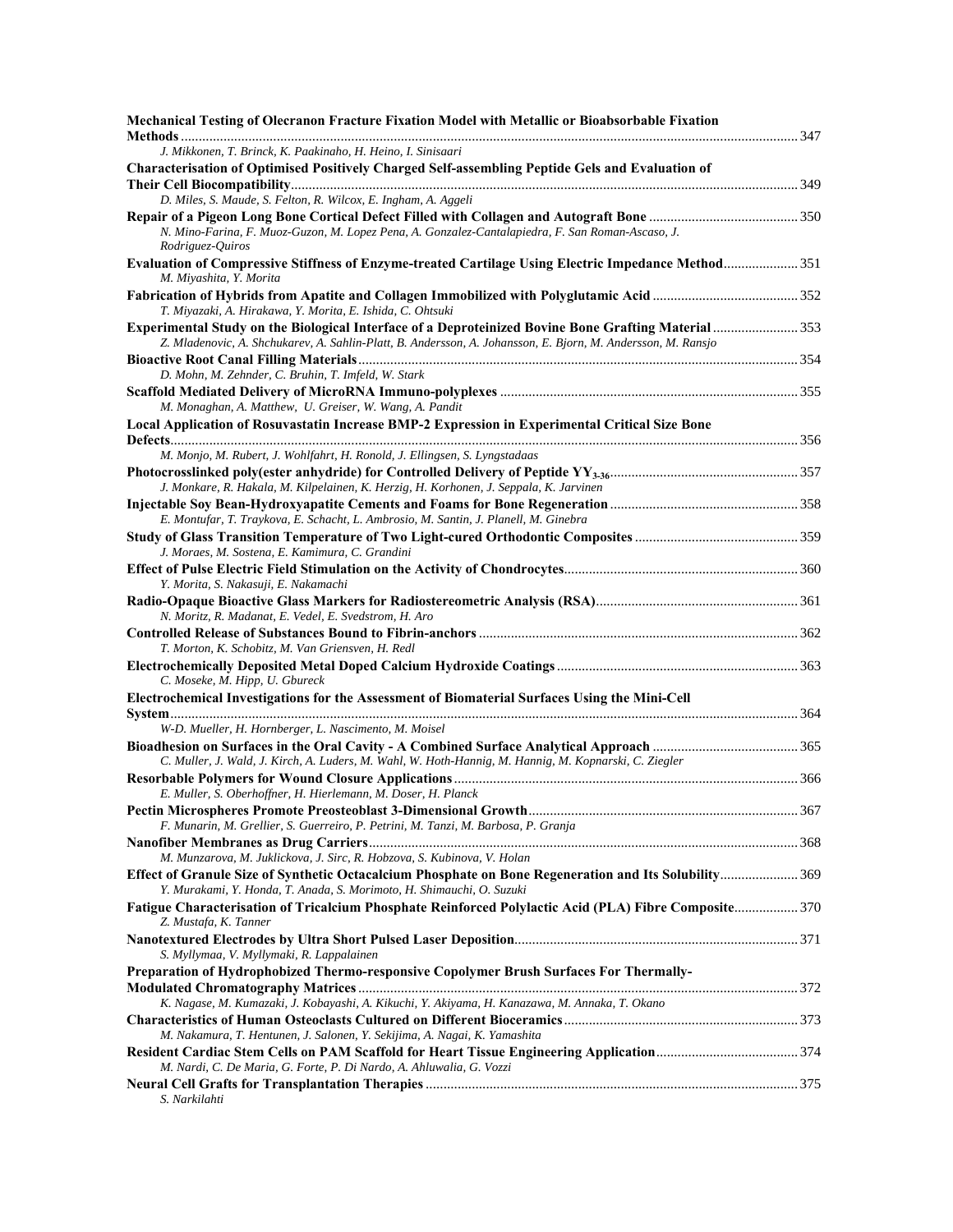| M. Natu, M. Gaspar, C. Ribeiro, H. De Sousa, M. Gil                                                                                                                                                                                 |  |
|-------------------------------------------------------------------------------------------------------------------------------------------------------------------------------------------------------------------------------------|--|
|                                                                                                                                                                                                                                     |  |
| A. Ndreu, G. Bahcecioglu, N. Hasirci, V. Hasirci                                                                                                                                                                                    |  |
| Surface Treatment Improving Primary Human Renal Proximal Tubule Cell Performance on                                                                                                                                                 |  |
| M. Ni, M. Bin Ibrahim, J. Teo, F. Tasnim, E. Chow, D. Zink, J. Ying                                                                                                                                                                 |  |
| Distribution of the Bioceramic Particles in the Self-Reinforced Polylactide Composites: A Micro-CT                                                                                                                                  |  |
| T. Niemela, B. Aydogan, M. Hannula, J. Hyttinen, M. Kellomaki                                                                                                                                                                       |  |
| R. Nieminen, A. Kotsar, I. Uurto, M. Hamalainen, J. Mikkonen, H. Juuti, J. Leppiniemi, V. Hanninen, T. Isotalo,                                                                                                                     |  |
| M. Talja, J. Salenius, M. Kellomaki, T. Tammela, E. Moilanen<br>Oxygen Effect on the Mechanical Properties and Biocompatibility of Ti-15Mo and Ti-20Mo Alloys 382<br>R. Nogueira, J. Martins Jr., R. Araujo, T. Donato, C. Grandini |  |
| Effects of Phase Constitution of Zr-based Alloys on Their Magnetic Susceptibility to Prevent Artifacts                                                                                                                              |  |
|                                                                                                                                                                                                                                     |  |
| N. Nomura, S. Suyalatu, R. Kondo, K. Oya, Y. Tsutsumi, H. Doi, T. Hanawa                                                                                                                                                            |  |
| B. Nottelet, S. El-Habnouni, V. Darcos, J-P. Lavigne, X. Garric, J. Coudane                                                                                                                                                         |  |
| Enhanced Surface Bioactivity of Nanostructured CP-Ti Substrates Processed by Sever Plastic                                                                                                                                          |  |
|                                                                                                                                                                                                                                     |  |
| M. Novin, S. Faghihi<br>Evaluation of Primary Human Endothelial Cells Cultured on Newly Developed 3D-printable Polymer                                                                                                              |  |
| E. Novosel, W. Meyer, M. Wegener, H. Kruger, K. Borchers, P. Kluger, H. Walles, T. Hirth                                                                                                                                            |  |
| Preparation of Poly(lactic acid)-based Fibrous Membranes Releasing Silicon Species by                                                                                                                                               |  |
| A. Obata, T. Kasuga, J. Jones                                                                                                                                                                                                       |  |
| Strontium-substituted Bioactive Glasses: Materials Characterisation, In Vitro Performance and                                                                                                                                       |  |
| M. O'Donnell, P. Candarlioglu, E. Gentleman, C. Miller, A. Goodship, M. Stevens                                                                                                                                                     |  |
| The Effect of Metal Chloride Solutions on Coloration and Biaxial Flexural Strength of Yttria                                                                                                                                        |  |
| G. Oh, Y. Seo, K. Lee, D. Lee, H. Kim, M. Vang, J. Koh, H. Lim, S. Park                                                                                                                                                             |  |
| A Comparative Study of Marine and Bovine Collagen Within an Injectable Calcium Phosphate                                                                                                                                            |  |
|                                                                                                                                                                                                                                     |  |
| R. O'Hara, F. Buchanan, J. Orr, N. Dunne                                                                                                                                                                                            |  |
| Expansion of Human Mesenchymal Stem Cells In Vitro - A Microarray Based Gene Expression Study  391<br>P. O'Hare, G. Burke, M. McCafferty, B. Meenan                                                                                 |  |
| Formation of Hydroxyapatite through Double-Step Hydrothermal Processing of Beta-Tricalcium                                                                                                                                          |  |
| C. Ohtsuki, T. Watanabe, T. Goto, I. Kim                                                                                                                                                                                            |  |
| Design of Polylactide-Based Biodegradable Materials Exhibiting Protease-Triggered Hydrolysis Using                                                                                                                                  |  |
| Y. Ohya, S. Takamido, K. Nagahama, T. Ouchi, R. Katoono, N. Yui                                                                                                                                                                     |  |
| A. Olivares, D. Lacroix                                                                                                                                                                                                             |  |
| An Osteoblast Induction on RGD and /or BMPs Mimetic Peptide-grafted Polyethylene Terephthalate                                                                                                                                      |  |
| O. El Farouk Zouani, C. Chollet, B. Guillotin, M-C. Durrieu                                                                                                                                                                         |  |
|                                                                                                                                                                                                                                     |  |
| R. Ormsby, T. McNally, C. Mitchell, N. Dunne, D. Martin, P. Halley, L. Gahan, A. Musumeci, S. Smith                                                                                                                                 |  |
| The Role of Nanopillars on Adhesion and Orientation of Saos-2 and Bone Marrow Stem Cells398<br>H. Ozcelik, J. Ziegler, A. Schleunitz, M. Bednarzik, C. Padeste, V. Hasirci                                                          |  |
| Mechanically Active Bioabsorbable Shape-Memory Polymers and Composites - Degradation and                                                                                                                                            |  |
|                                                                                                                                                                                                                                     |  |
| K. Paakinaho, H. Heino, M. Kellomaki                                                                                                                                                                                                |  |
| G. Paasche, E. Fadeeva, R. Oberbandscheid, J. Koch, B. Volckaerts, T. Lenarz, B. Chichkov, T. Stover                                                                                                                                |  |
|                                                                                                                                                                                                                                     |  |
| S. Paavilainen, L. Martikainen, T. Rog, J. Jarvinen, J. McWhirter, I. Vattulainen                                                                                                                                                   |  |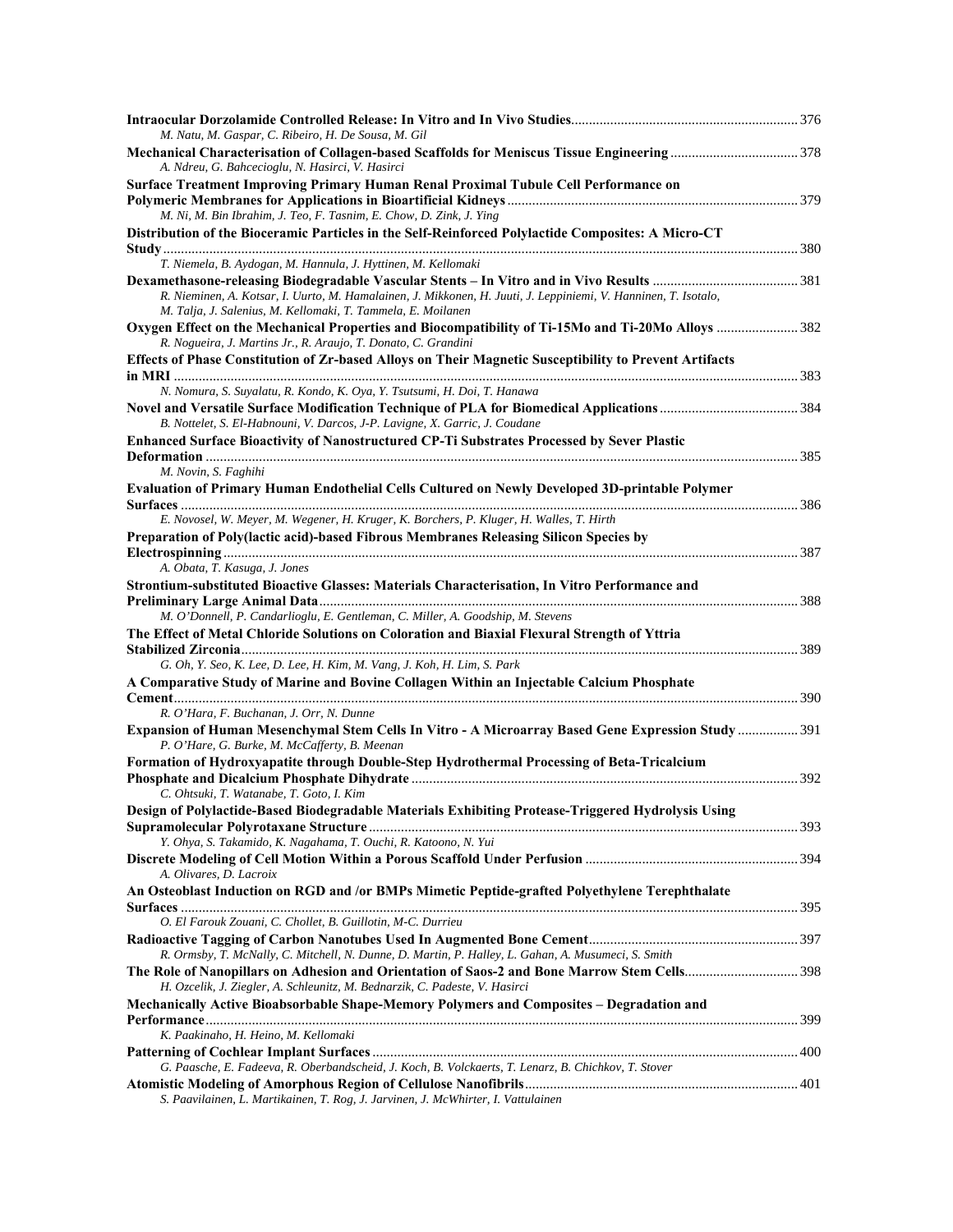| S. Padilla, R. Garcia-Carrodeguas, N. Acosta, R. Alloza, A. Garcia-de Castro                                                                                                     |  |
|----------------------------------------------------------------------------------------------------------------------------------------------------------------------------------|--|
| Gene Expression of Integrins $a_5, a_5, a_6, a_5, \beta_1$ and $\beta_3$ by Osteoblasts Adhered on Plane and Fibronectin-                                                        |  |
| M. Pegueroles, C. Aparicio, A. Aguirre, E. Engel, J. Planell, F. Gil                                                                                                             |  |
| A Pilot Study of Fiber Reinforced PLA/ß-TCP Composite Cages in Sheep Spinal Fusion Model 404<br>A. Palli, J. Frantzen, H. Heino, S. Miettinen, H. Aro, S. Haimi                  |  |
|                                                                                                                                                                                  |  |
| A. Palmquist, L. Emanuelsson, P. Sjovall                                                                                                                                         |  |
| Poly(L-lactide-co-glycolide) Scaffolds for the Treatment of Osteochondral Defects: Experimental                                                                                  |  |
|                                                                                                                                                                                  |  |
| E. Pamula, E. Menaszek, P. Dobrzynski, M. Orzelski, P. Silmanowicz                                                                                                               |  |
|                                                                                                                                                                                  |  |
| T. Papadopoulos, D. Mouzakis, A. Sarafianou, G. Papanicolaou                                                                                                                     |  |
| T. Papadopoulos                                                                                                                                                                  |  |
| Fabrication of Three-dimensional Porous Polycaprolactone Using Rapid Prototyping for Bone Tissue                                                                                 |  |
|                                                                                                                                                                                  |  |
| S. Park, S. Lee, W. Kim                                                                                                                                                          |  |
| P. Parreira, A. Magalhaes, C. Reis, D. Leckband, M. Martins                                                                                                                      |  |
| A New Generation of Polysaccharide Hydrogels (Inter Penetrating Hydrogels) with Mechanical and                                                                                   |  |
|                                                                                                                                                                                  |  |
| D. Pasqui, M. De Cagna, L. Golini, E. Spera, R. Barbucci                                                                                                                         |  |
| Fibronectin Distribution and Adsorption Onto Surface-modified Single TiO2 (110) Crystals. A Model                                                                                |  |
|                                                                                                                                                                                  |  |
| M. Pegueroles, I. Palacio, O. Castano, E. Engel, C. Aparicio, M. Gonzalez-Barrio, A. Mascaraque, O. Rodriguez<br>de la Fuente, J. Rojo, J. Planell                               |  |
|                                                                                                                                                                                  |  |
| E. Pelaez-Abellan, W-D. Mueller, A. Ruiz-Barreto, D. Fernandez-Conde, M. Valdes-Pedroso                                                                                          |  |
| 414 A Novel Hydrogel-Based System As A Flexible Tool For Spinal Cord Injury Repair Strategies 414                                                                                |  |
| G. Perale, P. Veglianese, F. Rossi, M. Peviani, D. Llupi, T. Casalini, E. Micotti, G. Forloni, M. Masi                                                                           |  |
| E. Perets, A. Rudich, J. Kost                                                                                                                                                    |  |
|                                                                                                                                                                                  |  |
| R. Perez, M. Ginebra, M. Spector                                                                                                                                                 |  |
| Polyacrylate Nanoparticles with Multiple GdIII Centers as High Relaxivity Contrast Agents for MRI 417<br>I. Perez-Baena, I. Loinaz, D. Padro, I. Garcia, H. Grande, I. Odriozola |  |
| VEGF-Blocking Peptides for Controlled Angiogenesis in Tissue Regeneration and Biomaterials-Based                                                                                 |  |
| V. Perugini, A. Guildford, S. Meikle, M. Santin                                                                                                                                  |  |
|                                                                                                                                                                                  |  |
| M. Peroglio, L. Gremillard, D. Eglin, S. Verrier, C. Gauthier, L. Chazeau, M. Alini, J. Chevalier                                                                                |  |
|                                                                                                                                                                                  |  |
| M. Peroglio, D. Mortisen, M. Alini, D. Eglin                                                                                                                                     |  |
|                                                                                                                                                                                  |  |
| C. Persson, H. Engqvist                                                                                                                                                          |  |
| VEGF-Blocking Peptides for Controlled Angiogenesis in Tissue Regeneration and Biomaterials-Based                                                                                 |  |
|                                                                                                                                                                                  |  |
| V. Perugini, A. Guildford, S. Meikle, M. Santin                                                                                                                                  |  |
| Effects of Calcium Silicate-Calcium Phosphate-Coating on Proliferation and Differentiation of                                                                                    |  |
|                                                                                                                                                                                  |  |
| K. Peters, C. Prinz, S. Adam, A. Salamon, J. Weber, J. Rychly, H-G. Neumann                                                                                                      |  |
|                                                                                                                                                                                  |  |
| A. Piegat, H. Jawad, M. El Fray, A. Boccaccini                                                                                                                                   |  |
| Poly(Dimethyl Siloxane) Surface Modification by Low Pressure Plasma to Improve Its                                                                                               |  |
| S. Pinto, P. Alves, C. Matos, A. Santos, L. Rodrigues, J. Teixeira, M. Gil                                                                                                       |  |
|                                                                                                                                                                                  |  |
| Anti-inflammatory Drug Loaded Electrospun Poly(Trimethylene Carbonate-co-E-caprolactone)                                                                                         |  |
| L. Pires, V. Guarino, C. Barrias, L. Ambrosio, A. Pego                                                                                                                           |  |
|                                                                                                                                                                                  |  |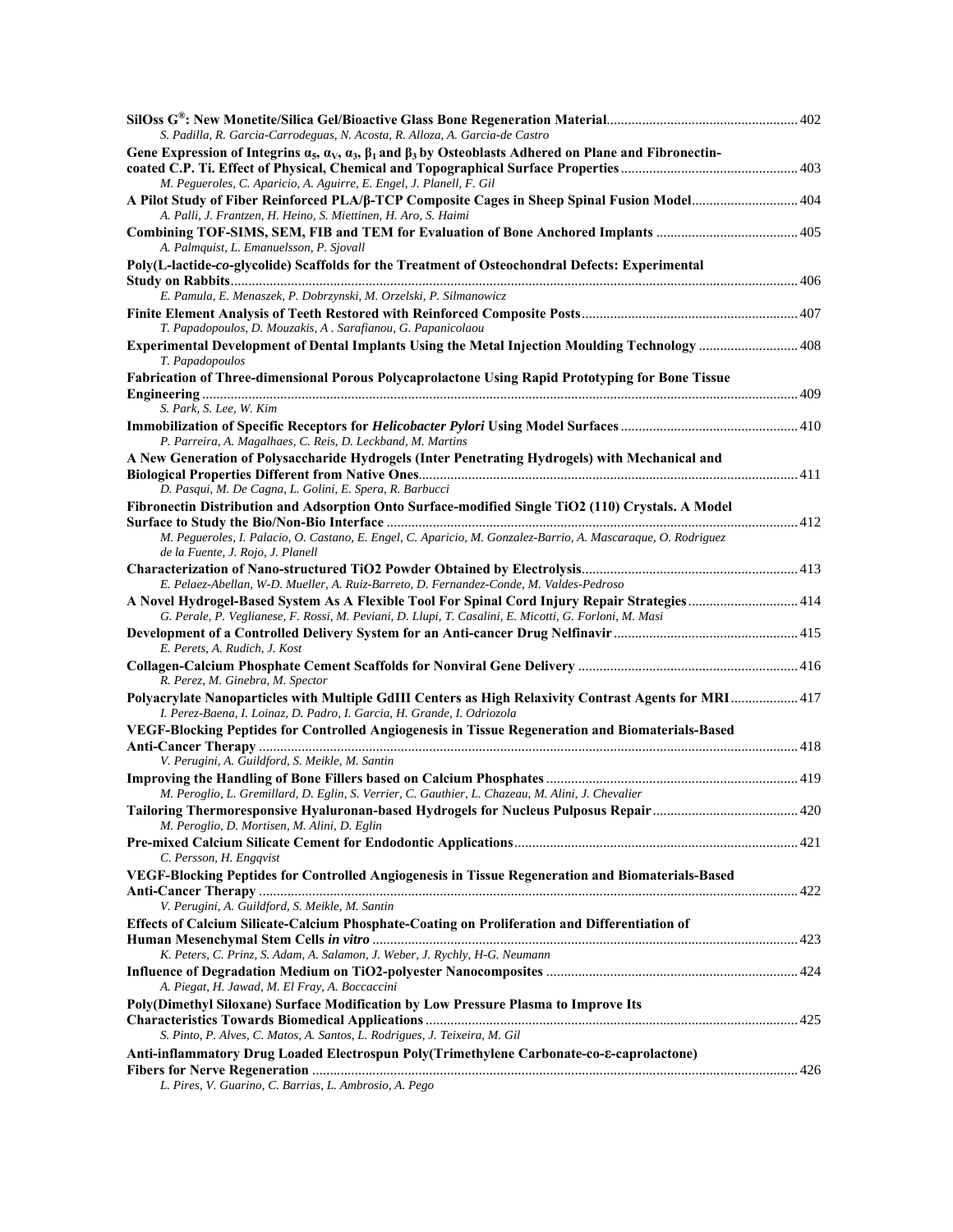| M. Plencner, E. Prosecka, M. Rampichova, B. East, L. Vyslouzilova, R. Jakubova, D. Lukas, E. Amler                                                                             |     |
|--------------------------------------------------------------------------------------------------------------------------------------------------------------------------------|-----|
| L. Ploux, A. Airoudj, E.Kulag                                                                                                                                                  |     |
| L. Ploux, M. Mateescu, L. Guichaoua, K. Anselme, E. Champion, D. Chulia, M. Viana, R. Chotard-Ghodsnia                                                                         |     |
| Prosthetic Wear Measurement in Total Knee Arthroplasty Using Phase Shifting Profilometry 430<br>M. Pochmon, T. Rossler, J. Gallo, M. Hrabovsky                                 |     |
|                                                                                                                                                                                |     |
| T. Pompe, E. Muller, I. Kurth, K. Franke, C. Waskow, M. Bornhauser, C. Werner                                                                                                  |     |
| A. Poot, Y. Song, J. Wennink, M. Kamphuis, I. Vermes, J. Feijen, D. Grijpma                                                                                                    |     |
| Long-term Performance of High-Density Poly(ethylene glycol) Grafted -to- Poly(DOPAmine) Layers 433<br>O. Pop-Georgievski, S. Popelka, V. Proks, J. Jaros, A. Hampl, F. Rypacek |     |
| S. Potorac, M. Popa, L. Verestiuc, E. Tanase                                                                                                                                   |     |
|                                                                                                                                                                                |     |
| J. Pou, F. Lusquinos, F. Quintero, R. Comesana, A. Riveiro, M. Boutinguiza                                                                                                     |     |
| Oxygen Plasma Treatment of PEEK to Improve Human Primary Osteoblast Cytocompatibility 436<br>A. Poulsson, R. Richards                                                          |     |
| Homogenous Morphology Control of Carbonate-Substituted Hydroxyapatite Block Prepared by                                                                                        |     |
| S. Parthiban, C. Ohtuski                                                                                                                                                       |     |
|                                                                                                                                                                                |     |
| V. Proks, J. Jaros, O. Pop-Georgievski, S. Popelka, J. Kucka, A. Hampl, P. Dvorak, F. Rypacek                                                                                  |     |
| Enriched Composite Scaffolds used as a Drug Delivery System for Osteochondral Regeneration In                                                                                  |     |
| E. Prosecka, E. Filova, M. Rampichova, A. Mickova, M. Plencner, L. Martinova, A. Lytvynets, J. Uhlik, J. Motlik,<br>E. Amler                                                   |     |
| Survival and Function of Dermal Fibroblasts Seeded in Novel PLLA-Collagen Constructs for the                                                                                   |     |
|                                                                                                                                                                                |     |
| F. Pu, N. Rhodes, Y. Bayon, J. Hunt                                                                                                                                            |     |
| D. Pufky-Heinrich, A. Southan, M. Dettling, V. Schonhaar, A. Schumacher, S. Thude, M. Kaufmann, H. Walles, T.<br>Hirth, G. Tovar                                               |     |
| M. Puska, J. Korventausta, H. Sihvonen, G. Orlygsson, P. Vallittu, A. Aho                                                                                                      |     |
| Highly Porous Nano-Structured Films Loaded with Bioactive Agents for Biomedical Applications:                                                                                  |     |
| A. Rachelson, A. Kraitzer, M. Zilberman                                                                                                                                        |     |
| Effect of Initiators and Polymerization Times on Copolymer of Styrene_methyl Methacrylate to Make                                                                              |     |
|                                                                                                                                                                                | 444 |
| M. Rahimnejad, M. Rabiee, Z. Fahimi, S. Rezvaninejad                                                                                                                           |     |
| Synthesis of Styrene_Methyl Metacrylate Copolymer for the Fabrication of Carbon Paste Electrodes                                                                               |     |
| M. Rahimnejad, M. Rabiee, Z. Fahimi, S. Rezvaninejad                                                                                                                           |     |
| J. Raj, R. D'Sa, P. Dickinson, A. Brown, B. Meenan                                                                                                                             |     |
|                                                                                                                                                                                |     |
| A. Rajala, L. Jaatinen, M. Hiltunen, J. Pelto, V. Ella, J. Hyttinen, M. Kellomaki                                                                                              |     |
| I. Rajzer, M. Rom, J. Fabia, E. Sarna, J. Janicki                                                                                                                              |     |
| Nano Hydroxyapatie Polylactic Acid Electrospun Scaffolds for Bone Tissue Engineering 449<br>I. Rajzer, W. Chrzanowski, W. Binias, E. Sarna, J. Janicki                         |     |
| Bioresorbable Calcium-Deficient Hydroxyapatite-Polylactide Nanocomposites with Chemically                                                                                      |     |
|                                                                                                                                                                                |     |
| A. Rakovsky, E. Gutmanas, I. Gotman                                                                                                                                            |     |
| Spark Plasma Sintering of Ionomer Glasses: Effect of Sr Substitution for Ca on the Microstructure                                                                              |     |
| P. Ramakrishnan, N. Saha, B. Basu, A. Stamboulis                                                                                                                               |     |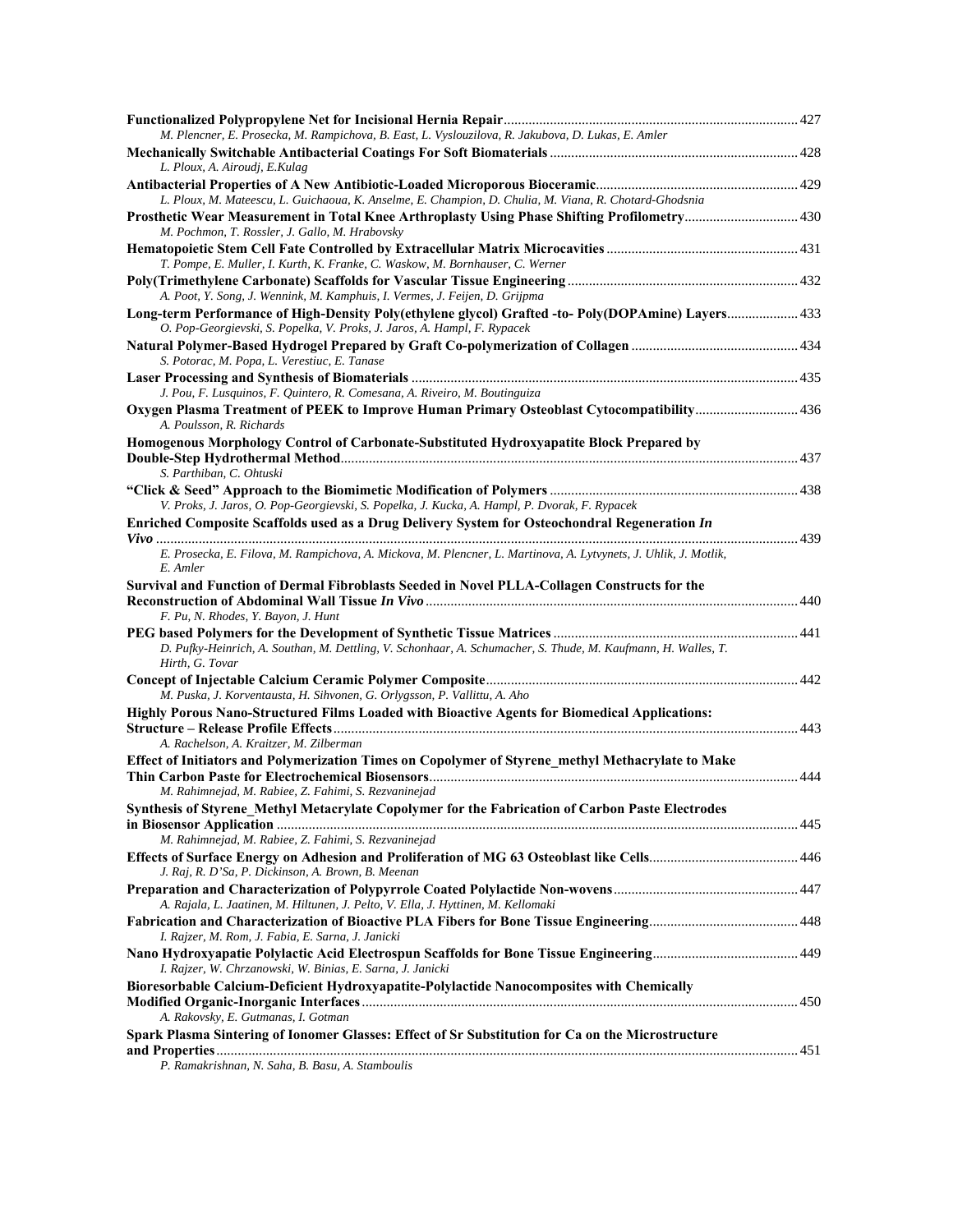| A Simple Drug-anchoring Nanofiber Scaffold for Chondrocyte Seeding and Proliferation  452<br>M. Rampichova, L. Martinova, E. Kostakova, E. Filova, A. Mickova, J. Michalek, M. Pradny, A. Necas, D. Lukas,<br>E. Amler        |  |
|-------------------------------------------------------------------------------------------------------------------------------------------------------------------------------------------------------------------------------|--|
| Novel Injectable-Biodegradable Hydrogel System for the Treatment of Periodontitis and                                                                                                                                         |  |
| F. Rasoul, D. Wang, D. Hill, H. Peng, A. Symons, S. Varanasi, A. Whittaker                                                                                                                                                    |  |
| Sol-gel Method As Promising Route to Develop Bioactive Scaffolds for Bone Tissue Engineering 454<br>M. Raucci, V. Guarino, V. D'Anto, L. Ambrosio                                                                             |  |
| A New Injectable Bone Substitute Combining Calcium Phosphate/Phosphoserine Terminated Semi-                                                                                                                                   |  |
| M. Raucci, S. Zeppetelli, S. Meikle, L. Ambrosio, M. Santin<br>Nano- and Micro-Structured Hybrid Platforms for Stimulation and Guidance of Skeletal Muscle                                                                    |  |
| J. Razal, M. Kita, A. Quigley, E. Kennedy, S. Moulton, R. Kapsa, G. Clark, G. Wallace                                                                                                                                         |  |
| H. Rebl, B. Finke, C. Matschegewski, S. Staehlke, R. Lange, D. Kern, U. Beck, K. Schroeder, J. Nebe                                                                                                                           |  |
| Injectable Hydrogels Containing Marine Polysaccharides For Bone and Cartilage Tissue Engineering  458<br>E. Rederstorff, C. Vinatier, P. Pilet, S. Sourice, S. Colliec-Jouault, J. Guicheux, P. Weiss, S. Laib                |  |
| P. Rico, V. Llopis, D. Moratal, M. Salmeron-Sanchez                                                                                                                                                                           |  |
| Interaction of Human Blood Plasma with PEG Surfaces; Identification of Plasma Protein Deposits  460<br>T. Riedel, C. Rodriguez-Emmenegger, E. Brynda, Z. Reicheltova, P. Majek, J. Dyr                                        |  |
| Fibrous Scaffolds for Cardiovascular Tissue Engineering Made from Solution-Spun P(L/DL)LA 70/30  461<br>M. Rissanen, A. Puolakka, C. Mariani, T. Deichmann, D. Schmidt, P. Nousiainen                                         |  |
| Surface Modification of PEEK to Improve Osseointegration - The Effect on Bacterial Adhesion 462<br>E. Rochford, T. Moriarty, R. Richards, A. Poulsson                                                                         |  |
| Novel Synthesis of Non-Fouling Core-Shell Polymeric Nanocapsules and Nanospheres for Biomedical                                                                                                                               |  |
| C. Rodriguez-Emmenegger, E. Jager, A. Jager, E. Brynda, P. Stepanek, A. Alles, T. Riedel                                                                                                                                      |  |
| L. Rodriguez-Lorenzo, B. Moraleda, T. Moreno-Volkmer, R. Jimenez-Gallegos, J. San Roman                                                                                                                                       |  |
| G. Rohman, D. Velasquez, S. Huot, V. Migonney                                                                                                                                                                                 |  |
| From Rational Design to the Identification of Promising Polymeric Biomaterials Through<br>R. Rojas, J. Kohn                                                                                                                   |  |
| A Library of Tunable Hyaluronan-based Dual-functionalized Hydrogels for Various Tissue                                                                                                                                        |  |
| R. Rojas, D. Ossipov, J. Hilborn                                                                                                                                                                                              |  |
| A. Rosa, A. Sverzut, G. Albuquerque, C. Della Valle, R. Chiesa, P. De Oliveira, M. Beloti                                                                                                                                     |  |
| E. Rosellini, C. Cristallini, N. Barbani, G. Guerra, P. Giusti                                                                                                                                                                |  |
| E. Rosellini, N. Barbani, C. Cristallini, G. Guerra                                                                                                                                                                           |  |
| Mesoporous Hybrid Silica Particles as Nanodevices for Cell-Specific Drug Delivery and Targeting                                                                                                                               |  |
| J. Rosenholm, E. Peuhu, C. Sahlgren, M. Linden                                                                                                                                                                                |  |
| M. Rossi, H. Pertovaara, P. Dastidar, R. Jarvenpaa, T. Luukkaala, T. Koobi, T. Heinonen, S. Soimakallio, H.<br>Eskola, P-L. Kellokumpu-Lehtinen                                                                               |  |
| 174 MRI Vs. CT in Tumour Volume Assessment in non-Hodgkin's Lymphoma During Chemotherapy<br>M. Rossi, P. Dastidar, H. Pertovaara, R. Jarvenpaa, P-L. Kellokumpu-Lehtinen, T. Koobi, T. Heinonen, S.<br>Soimakallio, H. Eskola |  |
| Problems of Evaluation of THA and TKA Wear Determination by Means of Optical 3D Method  475<br>T. Rossler, M. Pochmon, J. Gallo, M. Hrabovsky                                                                                 |  |
| M. Rubert, J. Ramis, S. Lyngstadaas, M. Monjo                                                                                                                                                                                 |  |
| E. Ruiz-Hernandez, A. Baeza, M. Vallet-Regi                                                                                                                                                                                   |  |
| G. Rusu, D. Spridon, I. Topala, N. Dumitrascu                                                                                                                                                                                 |  |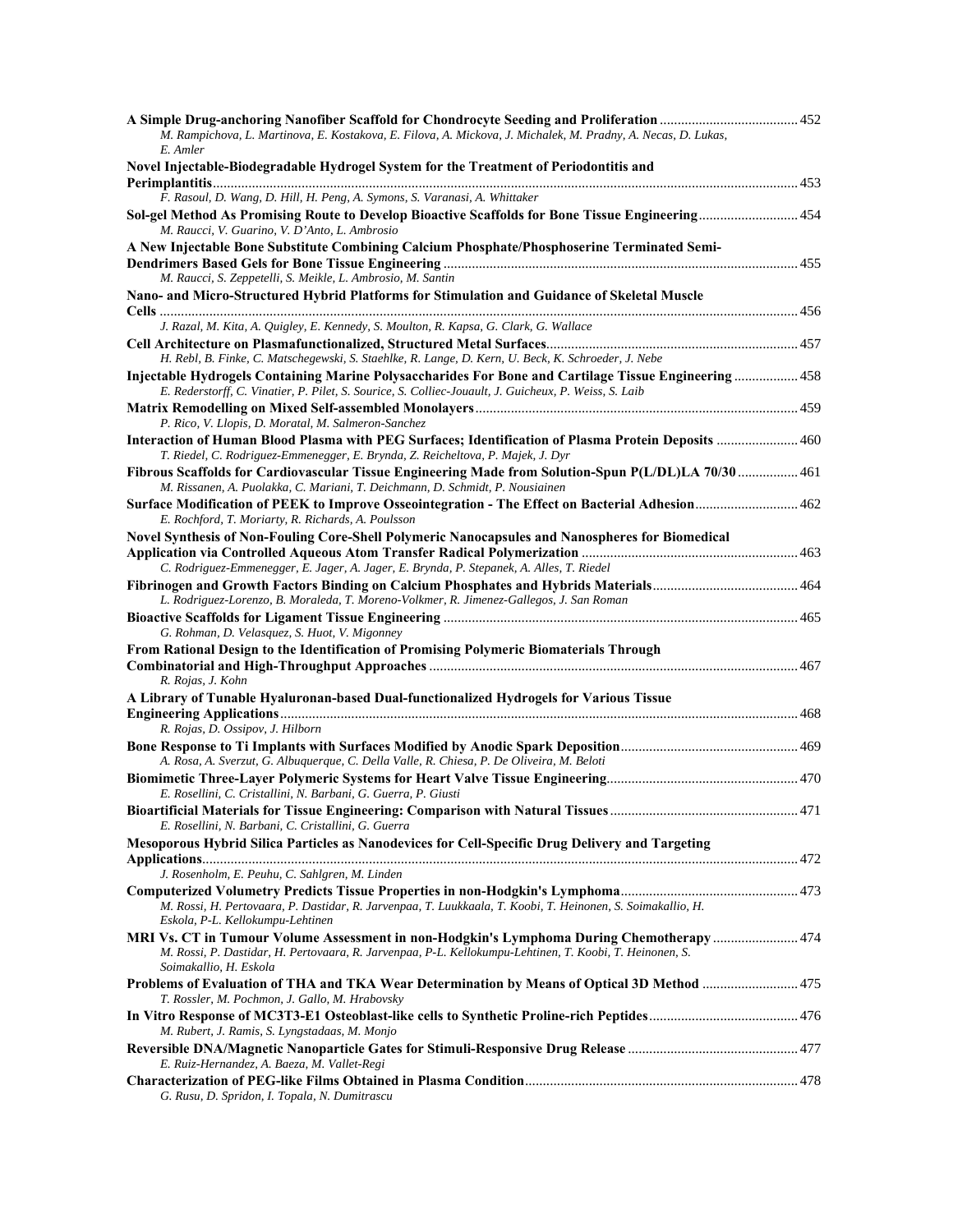| In Vitro Enhancement of SAOS-2 Cell Calcified Matrix Deposition onto r.f. Magnetron Sputtered                                                                                                                                        |  |
|--------------------------------------------------------------------------------------------------------------------------------------------------------------------------------------------------------------------------------------|--|
| E. Saino, M. Scavone, N. Bloise, P. Mustarelli, L. Visai                                                                                                                                                                             |  |
|                                                                                                                                                                                                                                      |  |
| T. Saito, M. Takemoto, S. Fujibayashi, M. Neo, T. Kokubo, D. Honjyo, T. Hiraide, T. Nakamura                                                                                                                                         |  |
| Design of Novel PCL Scaffolds For Bone Regeneration Applications Via Low Temperature scCO <sub>2</sub>                                                                                                                               |  |
|                                                                                                                                                                                                                                      |  |
| A. Salerno, P. Netti                                                                                                                                                                                                                 |  |
| Synthesis and Characterization of Ce <sub>2</sub> O <sub>3</sub> , Ga <sub>2</sub> O <sub>3</sub> and ZnO Containing Mesoporous Bioactive Glasses 482<br>A. Salinas, S. Shruti, G. Malavasi, L. Menabue, M. Menziani, M. Vallet-Regi |  |
| The Effect of Calcium Source Quality on the Physiochemical Properties of Hydroxyapatite                                                                                                                                              |  |
|                                                                                                                                                                                                                                      |  |
| K. Salma, L. Berzina-Cimdina, N. Mironova-Ulmane, N. Borodajenko, V. Zalite, L. Pluduma                                                                                                                                              |  |
| Human Mesenchymal Stem Cells Studies on Titanium Surfaces Biofunctionalised with a Genetically-                                                                                                                                      |  |
|                                                                                                                                                                                                                                      |  |
| E. Salvagni, M. Navarro, C. Aparicio, E. Engel, C. Rodriguez-Cabello, J. Planell                                                                                                                                                     |  |
| C. Sanchez-Torres, D. Cortes-Hernandez, J. Escobedo-Bocardo, J. Almanza-Robles                                                                                                                                                       |  |
| Issues in Bone Tissue Engineering: Moving from the Laboratory Towards Clinical Reality  486                                                                                                                                          |  |
| G. Sandor                                                                                                                                                                                                                            |  |
| <b>Comparison of Different Lactide Based 2D Biomaterial Membranes for Urothelial Tissue Engineering</b>                                                                                                                              |  |
|                                                                                                                                                                                                                                      |  |
| R. Sartoneva, S. Haimi, A-M. Haaparanta, M. Kellomaki, S. Miettinen, R. Suuronen, T. Lahdes-Vasama                                                                                                                                   |  |
|                                                                                                                                                                                                                                      |  |
| S. Sartori, A. Caporale, A. Silvestri, P. Serafini, F. Boccafoschi, G. Ciardelli                                                                                                                                                     |  |
|                                                                                                                                                                                                                                      |  |
| S. Savio, L. Harrison, T. Luukkaala, P. Dastidar, S. Soimakallio, H. Eskola                                                                                                                                                          |  |
|                                                                                                                                                                                                                                      |  |
| J. Schelfhout, S. Van Vlierberghe, E. Schacht, R. Cornelissen, E. Berneel, P. Dubruel                                                                                                                                                |  |
|                                                                                                                                                                                                                                      |  |
| V. Scheper, F. Ehrhart, H. Zimmermann, T. Lenarz                                                                                                                                                                                     |  |
|                                                                                                                                                                                                                                      |  |
| M. Schinhammer, A. Hanzi, J. Loffler, P. Uggowitzer                                                                                                                                                                                  |  |
| Nano- and Micro-Mechanical Characterization of Hard and Soft Biomaterials: Bone and Cartilage                                                                                                                                        |  |
| P. Coelho, C. Pacione, M. Wimmer, L. Rush, A. Simpson, R. Nay, J. Schirer, S. Vengasandra                                                                                                                                            |  |
|                                                                                                                                                                                                                                      |  |
| M. Schlosser, A. Hoene, L. Wilhelm, M. Patrzyk, U. Walschus, R. Hennrich, R. Zippel                                                                                                                                                  |  |
|                                                                                                                                                                                                                                      |  |
| H. Schneider, K. Schrock, J. Lutz, S. Mandl, M. Schulz-Siegmund, M. Kamprad                                                                                                                                                          |  |
|                                                                                                                                                                                                                                      |  |
| C. Schuh, A. Banerjee, C. Grasl, M. Van Griensven, H. Redl, D. Runzler, H. Schima, T. Morton                                                                                                                                         |  |
|                                                                                                                                                                                                                                      |  |
| P. Schuster, S. Houis, T. Gries                                                                                                                                                                                                      |  |
|                                                                                                                                                                                                                                      |  |
| C. Schutz, L. Juillerat-Jeanneret, B. Halamoda-Kenzaoui, C. Wandrey                                                                                                                                                                  |  |
|                                                                                                                                                                                                                                      |  |
| C. Schutz, L. Harwood, P. Kauper, K. McCullough, C. Wandrey                                                                                                                                                                          |  |
|                                                                                                                                                                                                                                      |  |
| H. Schweikl, A. Eidt, K-A. Hiller, G. Schmalz, V. Katzur, R. Muller, M. Eichler, F. Rupp, J. Geis-Gerstorfer, S.<br>Ruhl                                                                                                             |  |
|                                                                                                                                                                                                                                      |  |
| N. Seiler, E. Bremus-Kobberling, S. Engelhardt, D. Riester, A. Gillner                                                                                                                                                               |  |
| Fabrication of the New Zirconia Block and Evaluation of the Fit of Porcelain Veneered Crown 502                                                                                                                                      |  |
| Y. Seo, G. Oh, K. Lee, K. Lee, H. Kim, H. Yang, J. Koh, H. Lim, S. Park                                                                                                                                                              |  |
| <b>Chemically Modified Polylactones for Controlled Drug Delivery Applications and for Rapid</b>                                                                                                                                      |  |
|                                                                                                                                                                                                                                      |  |
| J. Seppala, R. Hakala, H. Korhonen, M. Malin, J. Rich                                                                                                                                                                                |  |
| Fabrication of Novel PLA/PEG/CaP Glass Biodegradable Scaffolds by Rapid Prototyping504                                                                                                                                               |  |
| T. Serra, M. Navarro, J. Planell                                                                                                                                                                                                     |  |
| Effectiveness of Different Silanes to Immobilize Short Biofunctional Peptides on Titanium Surfaces 505                                                                                                                               |  |
| P. Sevilla, M. Pegueroles, M. Godoy, D. Rodriguez, E. Salvagni, C. Aparicio, F. Gil                                                                                                                                                  |  |
|                                                                                                                                                                                                                                      |  |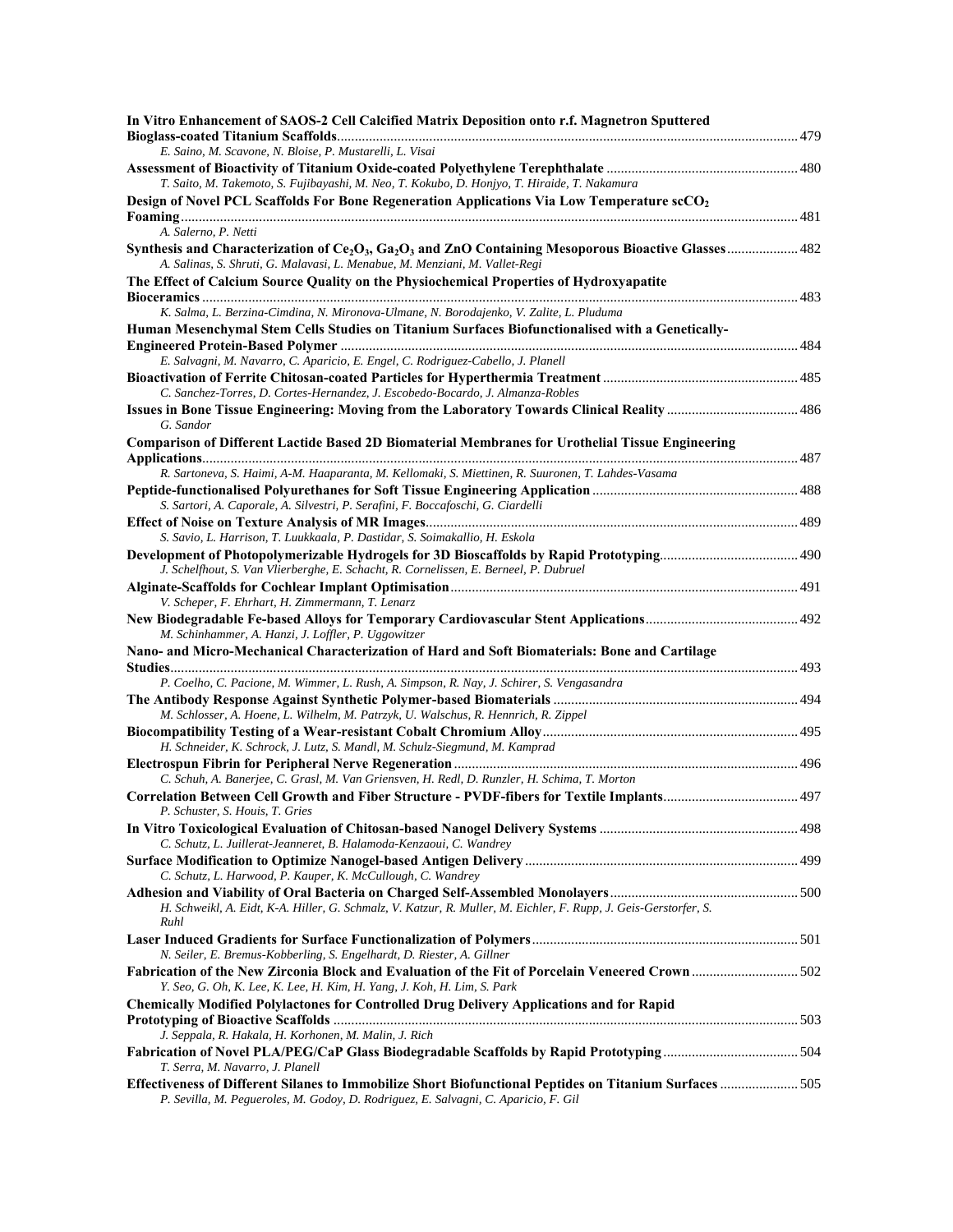| Encapsuled Luminescent Water Soluble ZnS Semiconductor Nanocrystals Within Sol-gel Silica for                                                                     |  |
|-------------------------------------------------------------------------------------------------------------------------------------------------------------------|--|
| M. Shayan, M. Rabiee, F. Moztarzadeh, Z. Fahimi                                                                                                                   |  |
| Micromechanical Characterisation of Failure in Acrylic Bone Cement Due to Barium Sulphate                                                                         |  |
| N. Shearwood-Porter, M. Browne, I. Sinclair                                                                                                                       |  |
| Graft Copolymer of Hidroxypropyl-starch and Methacrylic Acid Like Scaffolds for Biomaterial Uses508<br>I. Silva, M. Gurruchaga, I. Goni                           |  |
| J. Sirc, M. Munzarova, M. Lhotka, P. Kozlik, R. Hobzova, J. Michalek                                                                                              |  |
| Bioactive Titania-hydroxyapatite Functionally Graded Coatings: Production, Post-processing and                                                                    |  |
| A. Sola, D. Bellucci, V. Cannillo, A. Cattini                                                                                                                     |  |
| P. Souter, J. Wilson, D. Langton, G. Webster, B. Wilson, M. Jarman-Smith, D. Farrar                                                                               |  |
| Biomorphic Bone Scaffolds Made of Biomimetic Hydroxyapatite Obtained by Transformation of                                                                         |  |
| S. Sprio, A. Ruffini, A. Tampieri                                                                                                                                 |  |
| Heparin Intercalation as a Competitive Cross-linker in Collagen-based Cell Culture Scaffolds 513<br>D. Stamov, T. Ngyuen, H. Evans, T. Pfohl, C. Werner, T. Pompe |  |
| Influence of the UHMWPE crystallinity on OI and TVI Determination According to ASTM F2102-06                                                                      |  |
| N. Stark, W. Schneider, B. Alcock, R. Klabunde                                                                                                                    |  |
| A. Stepuk, O. Schneider, D. Mohn, W. Stark                                                                                                                        |  |
| H. Studenovska, P. Vodicka, V. Proks, J. Juhasova, J. Motlik, F. Rypacek                                                                                          |  |
| Effect of β-Tricalcium Phosphate Addition on the In Vitro Degradation of Reinforced Poly(L-lactic                                                                 |  |
| D. Suarez-Sandoval, R. Wach, A. Olejnik, A. Adamus, K. Ruffieux, J. Rosiak                                                                                        |  |
| Non-Viral Gene Therapy and Retinal Pigment Epithelium Tissue Engineering for the Treatment of                                                                     |  |
| A. Subrizi, S. Van Vlierberghe, G. Subra, M. Amblard, J. Martinez, E. Schacht, P. Dubruel, M. Yliperttula, A.Urtti                                                |  |
| Optimization of Moisture Absorption in a Aramid/Polydimethylsiloxane Composite for Orthopaedic                                                                    |  |
| T. Suchy, M. Sochor, Z. Sucharda, R. Sedlacek, K. Balik                                                                                                           |  |
| Silicon-containing Calcium Phosphate Coatings Deposited by Rf-magnetron Sputtering: In Vitro                                                                      |  |
| M. Surmeneva, R. Surmenev, V. Pichugin, S. Chernousova, M. Epple                                                                                                  |  |
| S. Svensson, F. Suska, L. Emanuelsson, A. Palmquist, B. Norlindh, H. Karlholm, G. Rydja, M. Ohrlander, J.<br>Lausmaa, P. Thomsen                                  |  |
| The Chemical Modification of $Poly(\alpha - Amino \text{ Acid})s$ Fibrous Scaffolds for Applications in Tissue                                                    |  |
|                                                                                                                                                                   |  |
| J. Svobodova, V. Proks, J. Kucka, F. Rypacek                                                                                                                      |  |
| A. Szulc, T. Ciach                                                                                                                                                |  |
| Unusual HUVEC Adhesion and Anti-thrombogenic Behavior of Citric Acid-crosslinked Alkali-                                                                          |  |
| T. Taguchi, M. Inoue, Y. Katada, A. Fujiu, I. Manabe, R. Nagai                                                                                                    |  |
| B. Tai, C. Du, S. Gao, A. Wan, J. Ying                                                                                                                            |  |
| Quantification of the Relationship Between Cell Shape and Intercellular Adhesion of Chondrocytes                                                                  |  |
| Y. Takeda, A. Otaka, Y. Tamada, N. Tomita                                                                                                                         |  |
|                                                                                                                                                                   |  |
| E. Talvitie, K. Paavilainen, J. Leppiniemi, A. Mikhailov, V. Hytonen, M. Kellomaki                                                                                |  |
| Accelerated Ageing of Pigmented Silicone Elastomer Nanocomposites, Suitable for Biomedical                                                                        |  |
| P. Tarantili, S. Vasilakos                                                                                                                                        |  |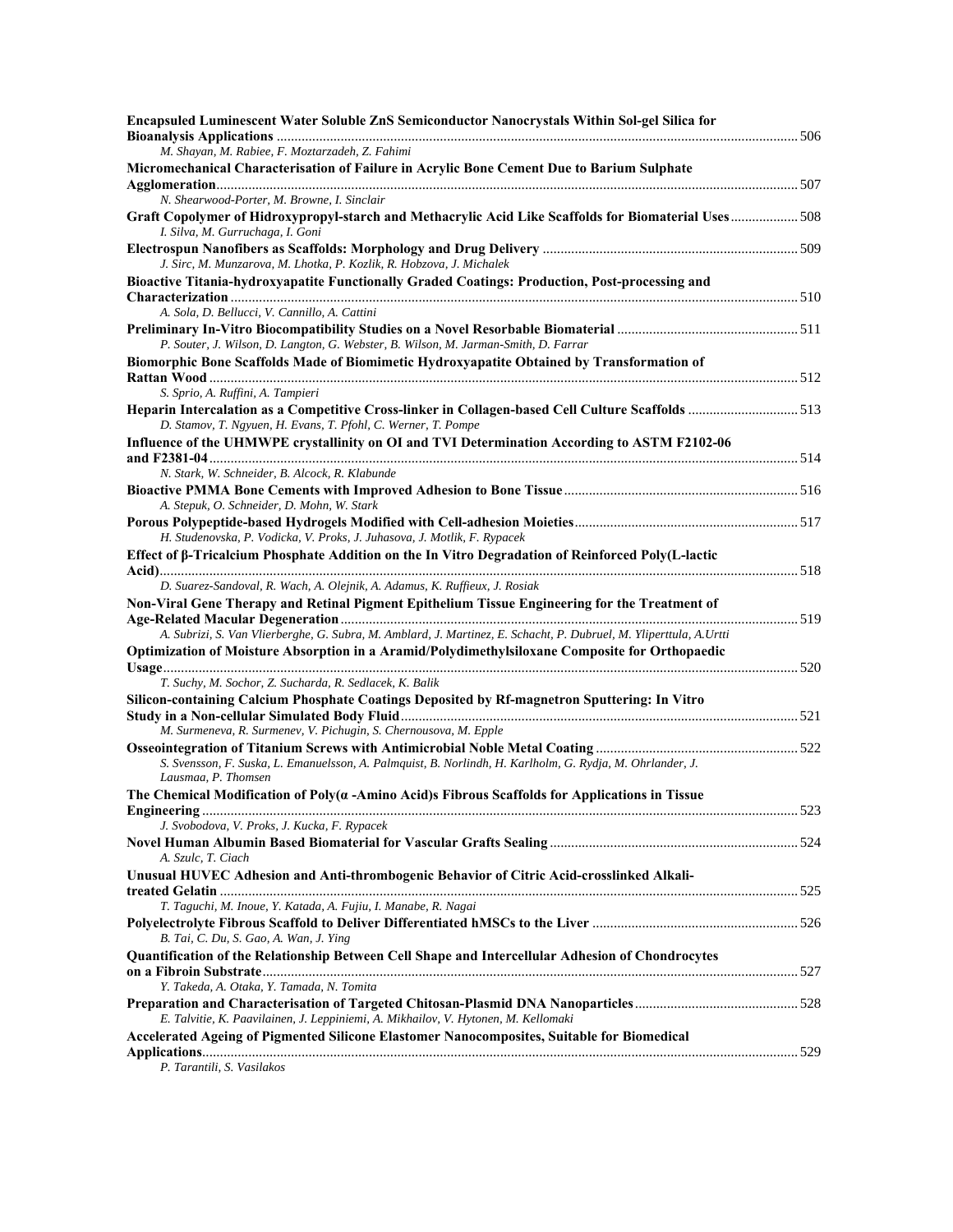| Preparation, Characterization and Hydrolytic Degradation Studies of Organoclay/poly(Lactic Acid)                                   |  |
|------------------------------------------------------------------------------------------------------------------------------------|--|
| P. Tarantili, C. Stathokostopoulou                                                                                                 |  |
| Human Osteoclast Formation and Activity in the Presence of Phosphonate Group-Functionalised                                        |  |
| A. Tautzenberger, L. Kreja, S. Lorenz, A. Zeller, P. Walther, K. Landfester, H. Schrezenmeier, V. Mailander, A.<br><i>Ignatius</i> |  |
|                                                                                                                                    |  |
| A-C. Teichmann, M. Pfeiffer, K. Gunther, A. Hubner, S. Feik, S. Weibmantel, P. Radehaus, H. Mittweida                              |  |
|                                                                                                                                    |  |
| D. Terada, C. Yoshikawa, K. Zhang, A. Tiwari, S. Hattori, T. Honda, T. Ikoma, H. Kobayashi                                         |  |
|                                                                                                                                    |  |
| K. Teraoka, S. Hirose, S. Murakami, K. Kato, J. Akedo                                                                              |  |
| <b>Strategies to Increase Initial Corrosion Resistance and Modify Osteoblast Response to Resorbable</b>                            |  |
|                                                                                                                                    |  |
| R. Thornton, J. Gough                                                                                                              |  |
| Fluoride Surface Modification of Ceramic TiO <sub>2</sub> and Its Effect on Osteblastic Cells In Vitro 536                         |  |
| H. Tiainen, M. Monjo, H. Haugen, J. Knychala, O. Nilsen, S. Lyngstadaas, J. Ellingsen                                              |  |
| A. Tilocca, A. Cormack                                                                                                             |  |
| Effects of Vibration Loading on Human Adipose Stem Cell Viability, Proliferation and Osteogenic                                    |  |
|                                                                                                                                    |  |
| L. Tirkkonen, S. Haimi, H. Halonen, J. Hyttinen, S. Miettinen, R. Suuronen                                                         |  |
| Evaluation of Calcium Phosphate and Calcium Sulfate and Bioglass as Carriers for Protein Extract in                                |  |
|                                                                                                                                    |  |
| H. Tolli, K. Sandstrom, P. Jalovaara, T. Jamsa                                                                                     |  |
| H. Tolli, S. Kujala, T. Jamsa, P. Jalovaara                                                                                        |  |
|                                                                                                                                    |  |
| N. Tomita, H. Kosukegawa, M. Ohta                                                                                                  |  |
|                                                                                                                                    |  |
| C. Tonda-Turo, V. Chiono, C. Audisio, E. Cipriani, P. Gentile, S. Geuna, M. Zanetti, I. Perroteau, G. Ciardelli                    |  |
|                                                                                                                                    |  |
| P. Tormala, H. Heino                                                                                                               |  |
|                                                                                                                                    |  |
| G. Toromanov, C. Gonzalez-Garcia, J. Hernandez, M. Sanchez, G. Altankov                                                            |  |
| <b>Characterisation of Zirconia Bars and Implications for Improved Mechanical Resistance in Dental</b>                             |  |
|                                                                                                                                    |  |
| T. Traykova, C. Mochales, A. Maerten, P. Zaslansky, C. Fleck, W-D. Mueller                                                         |  |
| R. Tsaryk, K. Peters, M. Kalbacova, S. Rossler, U. Hempel, D. Scharnweber, R. Unger, C. Kirkpatrick                                |  |
|                                                                                                                                    |  |
| M. Tudora, C. Zaharia, A. Diacon, C. Cincu, N. Preda, I. Enculescu                                                                 |  |
|                                                                                                                                    |  |
| M. Tunesi, S. Batelli, T. Russo, A. Gloria, D. Albani, G. Forloni, L. Ambrosio, A. Cigada, C. Giordano                             |  |
|                                                                                                                                    |  |
| J. Tuominen, T. Lehtonen                                                                                                           |  |
| Multiphoton Microfabrication of Three Different Photosensitive Biomaterials: Comparison of                                         |  |
|                                                                                                                                    |  |
| S. Turunen, J. Suomalainen, M. Kellomaki                                                                                           |  |
| A. Urtti                                                                                                                           |  |
| Animal Study on Bone Tissue Reaction and Metal Ion Release in TNTZ Low Rigidity Titanium Alloy                                     |  |
|                                                                                                                                    |  |
| K. Ushida, T. Hattori, K. Morikawa, T. Akahori, M. Niinomi                                                                         |  |
|                                                                                                                                    |  |
| Y. Usui, K. Aoki, M. Shimizu, N. Ishigaki, K. Nakamura, N. Ogihara, H. Kato, S. Taruta, M. Endo, N. Saito                          |  |
|                                                                                                                                    |  |
| S. Utzschneider, F. Becker, M. Dedic, B. Sievers, T. Grupp, A. Paulus, V. Jansson                                                  |  |
|                                                                                                                                    |  |
| E. Valliant, G. Poologasundarampillai, J. Jones                                                                                    |  |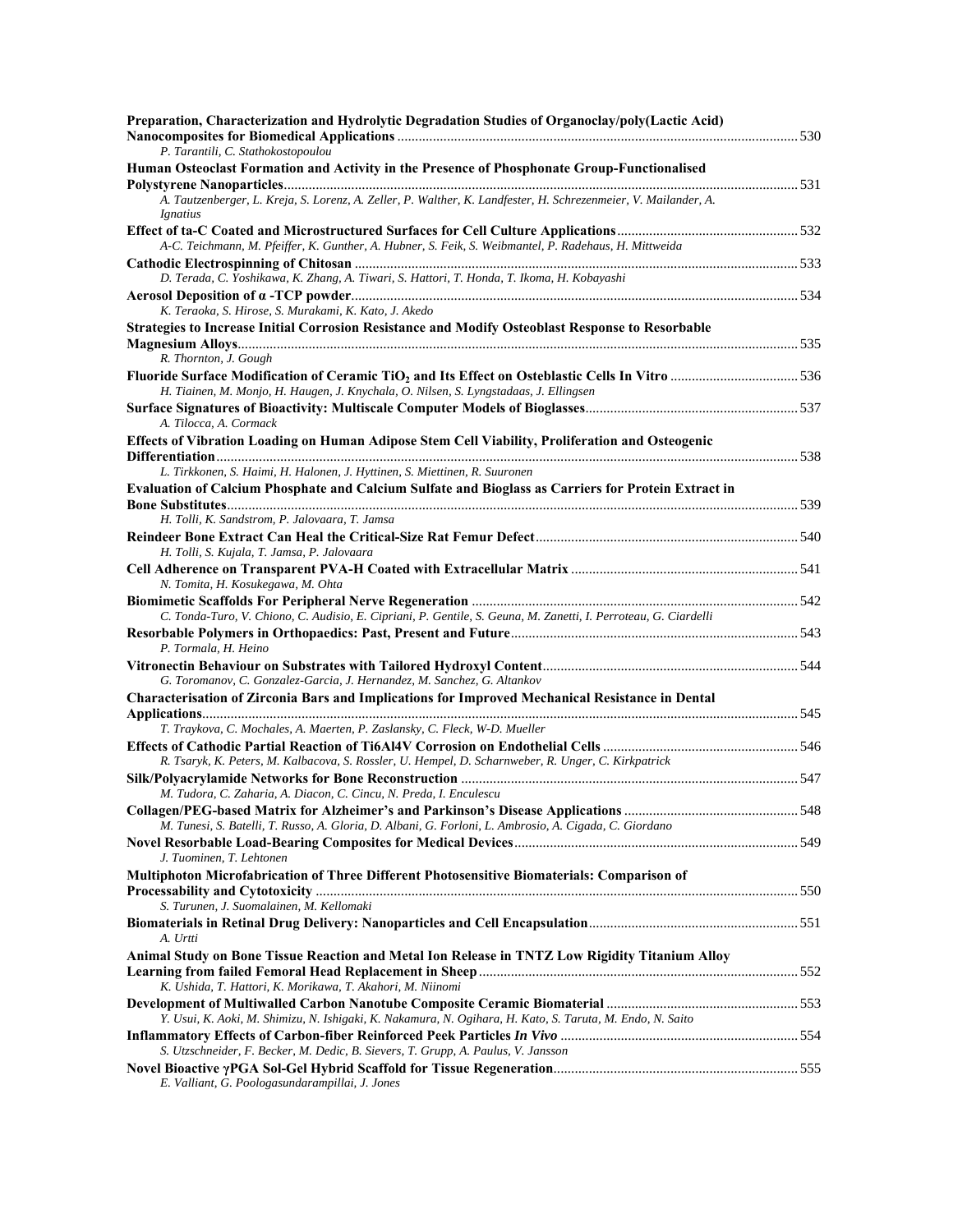| Resorbable Coronary Stents: The Ultimate Balance Between Biomechanics, Biocompatibility and                                                                                                                                                                                               |  |
|-------------------------------------------------------------------------------------------------------------------------------------------------------------------------------------------------------------------------------------------------------------------------------------------|--|
| M. Van Der Leest                                                                                                                                                                                                                                                                          |  |
| S. Van Vlierberghe, L. Fassina, E. Saino, L. Visai, E. Schacht, P. Dubruel                                                                                                                                                                                                                |  |
| S. Van Vlierberghe, A. Ovsianikov, S. Schlie, G. Drager, L. Moller, B. Chichkov, E. Schacht, P. Dubruel                                                                                                                                                                                   |  |
| <b>Computational Fluid Dynamics Simulations of Pulsatile Blood Flow in Human Aortic Arch</b>                                                                                                                                                                                              |  |
| Reconstructed from Computed Tomographic Images: Study of Flow Profiles and Wall Shear Stress559<br>P. Vasava, Z. Mansuri, P. Jalali, M. Dabagh                                                                                                                                            |  |
| Preparation and Characterization of Porous Microspheres based on a Naturally Occurring Polymer                                                                                                                                                                                            |  |
| D. Vasconcelos, I. Amaral, C. Barrias, M. Barbosa, C. Ribeiro<br>S. Vasiliu, S. Racovita, I. Bunia, M. Popa, M. Mandru                                                                                                                                                                    |  |
| M. Veiranto, T. Makinen, J. Tiainen, N. Ashammakhi, H. Aro, P. Tormala                                                                                                                                                                                                                    |  |
| HA-mediated activation of Human Polymorphonuclear Neutrophils involves IL-8 pathway activation563<br>F. Velard, J. Braux, C. Guillaume, S. Bouthors, E. Jallot, J. Nedelec, D. Laurent-Maquin, A. Belaaouaj, P.<br>Laquerriere                                                            |  |
| G. Veldhuis                                                                                                                                                                                                                                                                               |  |
|                                                                                                                                                                                                                                                                                           |  |
| S. Venkatraman, W. Wu, Y-D. Tang, J. Yip, F. Boey, V. Khoo, D. Duonghong                                                                                                                                                                                                                  |  |
| Development of New, Biodegradable Synthetic Polymers As Non-viral Gene Delivery Systems for the<br>V. Vermeersch, V. Toncheva, S. Van Vlierberghe, L. Tibaldi, A. Joliot, P. Dubruel, E. Schacht                                                                                          |  |
|                                                                                                                                                                                                                                                                                           |  |
| M. Guiza, M. Delgado, C. Arean                                                                                                                                                                                                                                                            |  |
| Space Directed Vlastopulo Coils for Increasing and Decreasing the Growth of Cells in Biology and<br>V. Vlastopulo, V. Nikolaev                                                                                                                                                            |  |
| The Constructions of Implant Joints on Basis of Elastic Hydrodynamic Theory of Lubricant570<br>V. Vlastopulo, V. Nikolaev                                                                                                                                                                 |  |
| Incorporation of a-TCP Into Porous Scaffolds Obtained Through a Cryopolymerization Technique 571<br>T. Volkmer, V. Sousa, L. Rodriguez-Lorenzo, R. Carrodeguas, L. Dos Santos, J. San Roman                                                                                               |  |
| R. Wach, A. Adamus, K. Kowalska, A. Olejnik, J. Jozwiakowska, Z. Pasieka, J. Rosiak                                                                                                                                                                                                       |  |
| R. Wach, A. Adamus, P. Dankers, A. Olejnik, J. Jozwiakowska, A. Bosman, H. Yuan, J. Rosiak                                                                                                                                                                                                |  |
| W. Walke, J. Przondziono, J. Szade, A. Winiarski                                                                                                                                                                                                                                          |  |
| Examination of the Inflammatory Response Following Implantation of Titanium Plates Coated with<br>the Phospholipid 2-Oleoyl-1-palmitoyl-sn-glycero-3-phosphoethanolamin (POPE) in Rats576<br>U. Walschus, A. Kochanowski, A. Hoene, R. Willumeit, F. Feyerabend, L. Wilhelm, M. Schlosser |  |
| Biological Characterisation of Clinically Approved Calcium Phosphate Bone Substitutes in                                                                                                                                                                                                  |  |
| P. Walsh, G. Walker, S. Clarke, J. Nelson, C. Maggs, F. Buchanan<br>A. Wang, R. Sammons, I. Jones, J. Mei, Y. Tse                                                                                                                                                                         |  |
| The Influence of Alkali Treatment on a Biosynthesised Hydroxyapatite Coating on Titanium 579<br>A. Wang, I. Jones, R. Sammons, J. Mei, Y. Tse                                                                                                                                             |  |
| L. Wang, H. Wang, J. Wang                                                                                                                                                                                                                                                                 |  |
| Variation of Biological Functions of Hepatocytes Between Biodegradable and Nonbiodegradable                                                                                                                                                                                               |  |
| X. Wang<br>A Human Triple Cell Type Co-culture Model to Analyse Bone Related Cell-Cell Interactions and                                                                                                                                                                                   |  |
| F. Wein, C. Brose, J-P. Kaiser, A. Bruinink                                                                                                                                                                                                                                               |  |
| T. Weib, R. Schade, A. Berg, M. Schnabelrauch, K. Liefeith                                                                                                                                                                                                                                |  |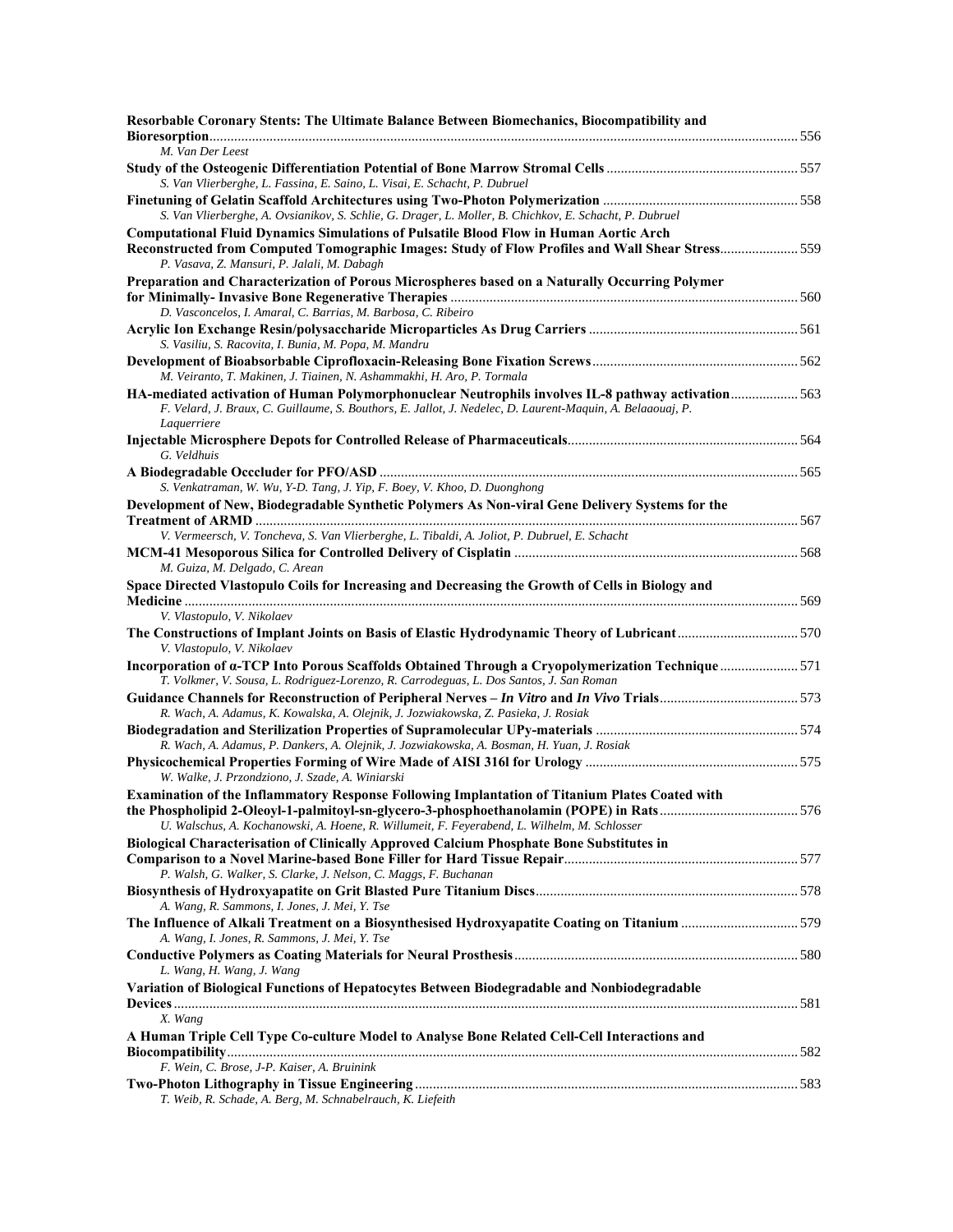| Modulating Physical Properties of Biohybrid Hydrogels with Constant Biomolecular Composition 584                                                                                                         |  |
|----------------------------------------------------------------------------------------------------------------------------------------------------------------------------------------------------------|--|
| P. Welzel, S. Prokoph, A. Zieris, K. Levental, W. Panyanuwat, M. Grimmer, U. Freudenberg, C. Werner                                                                                                      |  |
|                                                                                                                                                                                                          |  |
| M. Widhe, A. Rising, H. Bysell, C. Hillerdal, I. Schenning, M. Malmsten, J. Johansson, M. Hedhammar<br>Influence of Hydroxylapatite Ceramics with Modified Surface Structures on the In Vitro Generation |  |
|                                                                                                                                                                                                          |  |
| K. Wiegandt, C. Goepfert, D. Fritsch, T. Richter, R. Poertner, R. Janssen                                                                                                                                |  |
| Association of Systemic Cytokine Levels with the Local Inflammatory Response After Implantation of                                                                                                       |  |
|                                                                                                                                                                                                          |  |
| L. Wilhelm, U. Walschus, A. Hoene, S. Lucke, B. Finke, K. Schroder, A. Ohl, M. Schlosser                                                                                                                 |  |
|                                                                                                                                                                                                          |  |
| R. Willumeit, F. Feyerabend, J. Fischer, A. Schreyer, H. Drucker, B. Mihailova, H. Wendel, N. Hort, K. Kainer                                                                                            |  |
| PGLA Scaffolds Coated with Collagen and Glycosaminoglycans: Impact on Proliferation and                                                                                                                  |  |
|                                                                                                                                                                                                          |  |
| I. Wojak, E. Pamula, R. Hess, P. Dobrzynski, M. Schnabelrauch, D. Scharnweber, V. Hintze                                                                                                                 |  |
|                                                                                                                                                                                                          |  |
| C. Wolf-Brandstetter, M. Gregor, S. Tofail, S. Clyens, N. Theilgaard, S. Lang, D. Scharnweber                                                                                                            |  |
| C. Wu, Y. Xiao, M. Gelinsky                                                                                                                                                                              |  |
|                                                                                                                                                                                                          |  |
| G. Wynn-Jones, R. Shelton, M. Hofmann                                                                                                                                                                    |  |
|                                                                                                                                                                                                          |  |
| Y. Xia, M. Prawirasatya, A. Heng, F. Boey, S. Venkatraman                                                                                                                                                |  |
|                                                                                                                                                                                                          |  |
| T. Yabutsuka, T. Nomura, Y. Shimada, T. Yao                                                                                                                                                              |  |
| S. Yamaguchi, T. Kizuki, H. Takadama, T. Matsushita, T. Nakamura, T. Kokubo                                                                                                                              |  |
| Enhancement of In Vitro and In Vivo Osteogenesis on Titanium Surface with Nano/submicro/micro-                                                                                                           |  |
|                                                                                                                                                                                                          |  |
| W. Yang, M. Lin, J. Chen, H. Huang                                                                                                                                                                       |  |
| Controlling Dispersion of Axonal Regeneration Using a Multichannel Collagen Nerve Conduit 597                                                                                                            |  |
| L. Yao, G. Ruiter, H. Wang, A. Knight, R. Spinner, M. Yaszemski, A. Windebank, A. Pandit                                                                                                                 |  |
| Controlled Release of BMP-2 and BMP-7 from Bioplotted Scaffolds Enhances Bone Regeneration In                                                                                                            |  |
|                                                                                                                                                                                                          |  |
| P. Yilgor, G. Yilmaz, M. Onal, S. Keskil, B. Kinikoglu, R. Sousa, R. Reis, N. Hasirci, V. Hasirci                                                                                                        |  |
|                                                                                                                                                                                                          |  |
| L. Yla-Outinen, M. Varjola, H. Skottman, R. Suuronen, S. Narkilahti                                                                                                                                      |  |
|                                                                                                                                                                                                          |  |
| T. Yokoi, H. Kato, M. Kamitakahara, M. Kawashita, C. Ohtsuki                                                                                                                                             |  |
| Poly (Diol-co-Tricarballylate): A Novel Photocrosslinked Biodegradable Elastomer for Controlled                                                                                                          |  |
|                                                                                                                                                                                                          |  |
| H. Younes, M. Shaker                                                                                                                                                                                     |  |
| Bone Forming Ability of Fibroblast Growth Factor Combined Collagen Nanocomposite Membrane                                                                                                                |  |
| H. Yu, H. Lee, J. Park, M. Kim, U. Shin, J. Jang, H. Kim                                                                                                                                                 |  |
|                                                                                                                                                                                                          |  |
| N. Yu, A. Schindeler, L. Peacock, K. Mikulec, A. Ruys, D. Little                                                                                                                                         |  |
|                                                                                                                                                                                                          |  |
| D. Yucel, H. Kenar, H. Ozcelik, V. Hasirci                                                                                                                                                               |  |
| Deep Case Hardening of Titanium Biomaterials by Thermal Oxidation and Vacuum Diffusion 605                                                                                                               |  |
| S. Zabler, C. Randow, C. Fleck                                                                                                                                                                           |  |
|                                                                                                                                                                                                          |  |
| V. Zalite, J. Locs, I. Freimanis, L. Berzina-Cimdina                                                                                                                                                     |  |
| Dibenzylidene Sorbitol Derivatives in Polymerization of Methacrylic Monomers for Dental Use  607                                                                                                         |  |
| T. Zecheru, A. Lungu, N. Sulca, R. Stan, H. Iovu                                                                                                                                                         |  |
|                                                                                                                                                                                                          |  |
| D. Zhang, H. Guan, A. Harlin, M. Hupa, L. Hupa                                                                                                                                                           |  |
|                                                                                                                                                                                                          |  |
| Z. Zhang, D. Jones, P. Lee, J. Jones, C. Sutcliffe, E. Jones                                                                                                                                             |  |
| Y. Zheng, C. Howell, S. Sandeman, G. Phillips                                                                                                                                                            |  |
|                                                                                                                                                                                                          |  |